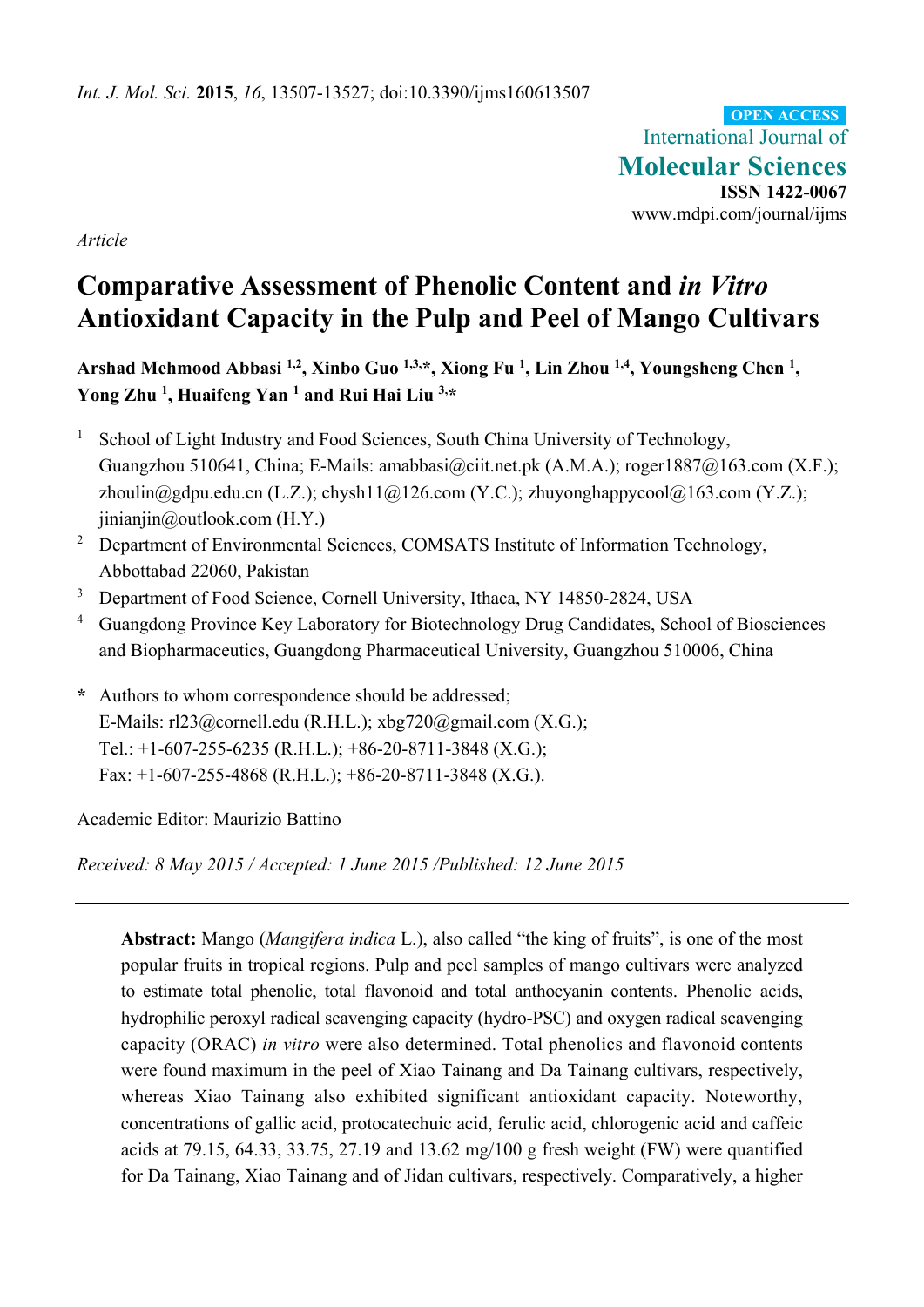level of phenolics and significant antioxidant capacity in mango peel indicated that it might be useful as a functional food and value-added ingredient to promote human health.

**Keywords:** mango; phenolics; flavonoids; anthocyanins; phenolic acids; ORAC; hydro-PSC

# **1. Introduction**

Humans have relied on nature throughout the ages for their basic needs of food and health. At present, there is an increasing interest in exploring new sources of plant bio-actives for applications in both the food and pharmaceutical industries [1]. Fruits and vegetables are the most important food sources, which supply essential nutrients and also contain an array of phytochemicals, such as phenolics and flavonoids, to maintain good health [2]. Fruits provide an opportunity for local growers to access the specialized markets where consumers show a preference for exotic characteristics and the presence of nutrients in food, capable of preventing degenerative diseases [3]. A number of reactive oxygen species (ROS), including superoxide anion, hydroxyl and hydrogen peroxide radicals, are produced in the human body by numerous enzymatic systems through oxygen consumption. These reactive oxygen species cause cancer, cardiovascular diseases, aging and neurodegenerative disorders [4]. The ingestion of fruits and vegetables has been connected with a distinguished health-protecting factor against diseases caused by oxidative stress [5,6].

Health benefits of fruits and vegetables have been attributed partly to the compounds having antioxidant capacity and an ability to overcome oxidative stress by neutralizing the overproduction of oxidant species [7,8]. It has been reported that the additive and synergistic effects provided by the complex mixture of phytochemicals present in fruits and vegetables cannot be achieved through micronutrient supplements [9]. Polyphenolic compounds, including phenolic acids, xanthones, gallotannins, carotenoids and vitamins (E and C), are important anti-radical, anti-mutagenic and anti-carcinogen agents [10,11]. They reduce the risk of chronic diseases, because of their safety, effectiveness and the presence of hydroxyl groups, which enable these compounds to have more diverse biological activities [12]. Phenolics antioxidants, such as hydroxyl benzoic acid, and their derivatives are potent free radical scavengers of singlet oxygen possibly concerning DNA damage and tumor promotion [13]. Phenolic acids are predominant compounds in the pulp of mango [14]. Consumption of ripened mango is better, as it contains a high content of phenolic acids, which play a significant role in quenching and neutralizing the free radicals to improve consumers' health [15,16]. Gallic acid is one the important anticancer agents, particularly against human prostate cancer cells *in vitro* and *in vivo* [17]. Ferulic acid is an important phenolic compound in fruits and vegetables, which is generated as a result of phenylalanine and tyrosine metabolism [18]. By virtue of effectively scavenging harmful radicals and suppressing radiation-induced oxidative reactions, ferulic acid serves as an important antioxidant, protects the body against different inflammatory diseases and is essential in preserving the physiological integrity of cells exposed to both air and impinging UV radiation [19]. *In vitro* and *in vivo* studies have revealed that chlorogenic acid is one of the most abundant polyphenols in the human diet, which exhibits significant anti-edematogenic, anti-nociceptive, antioxidant and anti-carcinogenic activities [20]. It has been reported that protocatechuic acid showed anti-proliferative activity against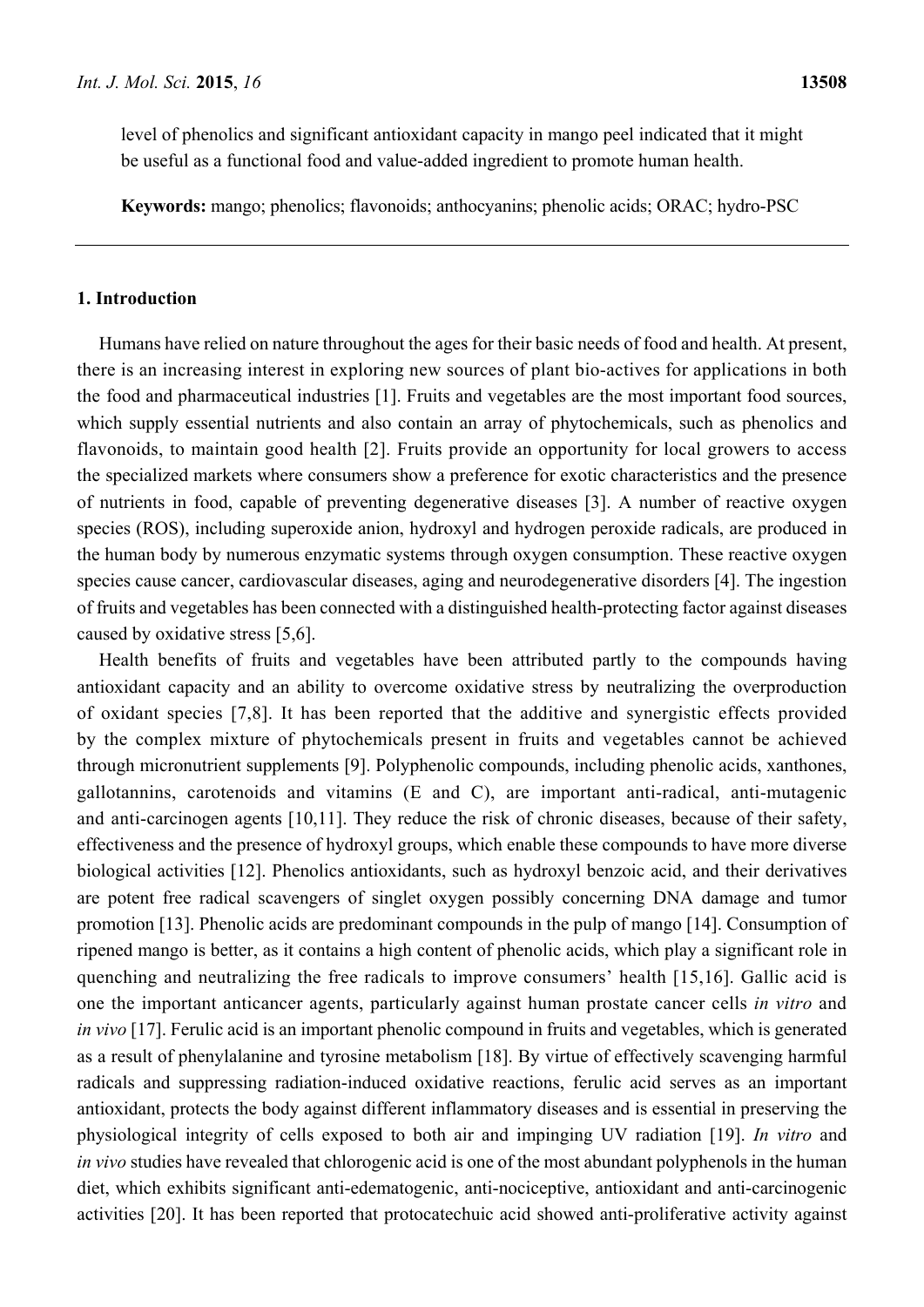HL-60 cells by inducing apoptosis and is associated with the phosphorylation and suppression of Bcl-2 protein [21]. Caffeic acid has been proven as an inhibitor of hypertension and cardiotoxicity in rats by enhanced blood pressure, cardiac injury markers, restoration of the oxidant/antioxidant status, as well as decreasing histopathological changes [22].

*Mangifera indica* L. (mango), "the king of fruits" belonging to the family Anacardiaceae, is one of the most popular fruits in tropical regions. Mango has been cultivated for 4000 years and ranks only second to pineapple in quantity and value among internationally-traded tropical fruits. In Mainland China, mango was first introduced from India in 645 A.D. by Tang Xuangzang (Tang Dynasty), and its commercial cultivation was started in the 1980s. Now, China has become the seventh mango cultivation country in the world, with annual production of about 1,061,800 tones on 133,100 hectares [23]. Mango is considered as a good source of dietary compounds, such as ascorbic acid, phenolic compounds and carotenoids [15,24,25], which are beneficial to health due to their antioxidant capacity [26,27]. The pulp of mango is effective for leukemia, prostate, breast and colon cancers *in vitro*. Peels are the major by-products of different fruits and are good sources of phytochemicals and bioactive compounds [28–30]. Mango peel, which comprises 15%–20% of the fruit, is an edible tissue and a major by-product of the mango processing industry. Peel of unripe mango is used in making chutney and pickle, while that of the ripe fruit, due to its leathery nature, is not so satisfactory in taste, therefore being generally removed and discarded. In the food processing industry, mango peel is removed for technological and sensory advantages and usually ends up as a waste by-product [31]. Mango peel has been found to be a good source of polyphenols, carotenoids, dietary fiber, vitamin E and vitamin C [28,31], and it showed significant antioxidant properties [32,33].

Total phenolics, vitamin C and antioxidant activity have been reported in the fruit of mango varieties [15,24,25]. However, comparative assessment of total phenolic content, phenolic acids and *in vitro* antioxidant capacity in the pulp and peel of mango cultivars predominantly cultivated in China has rarely been reported before. In this context, the present study was designed to evaluate and correlate phenolic content and antioxidant activity and to assess the disparity in phenolic compounds and antioxidant capacity in the pulp and peel of nine cultivars of mango.

# **2. Results and Discussion**

## *2.1. Moisture Content*

Moisture levels as the percentage of moisture content determined in the pulp and peel of mango cultivars are given in Table 1. Overall, pulp samples contain higher moisture content than peel. Interestingly, maximum moisture content was determined in the pulp and peel of the Kaite cultivar at 89.47% and 87.04%, respectively. The Da Tainang cultivar showed the lowest level of moisture at 81.68 for pulp and 77.57 for peel sample. In the present study, the percentage of moisture content of the peel samples was higher than reported previously for Raspuri and Badami mango varieties (65%–75%) from India [32], which might be due to genetic variation and climatic conditions.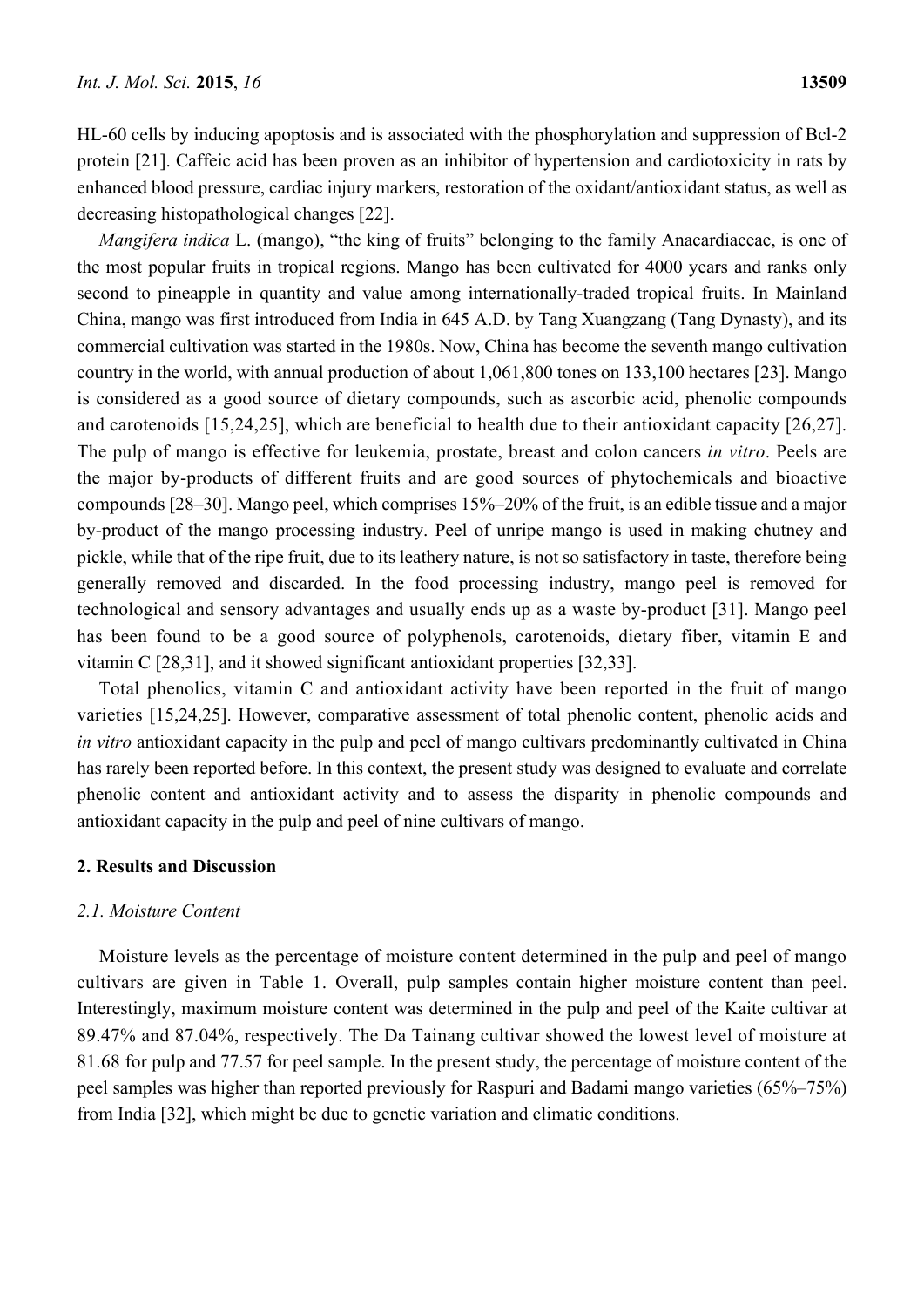|                                    | <b>Abbreviation</b> |                |                 | % Moisture Content                            |                                        |  |
|------------------------------------|---------------------|----------------|-----------------|-----------------------------------------------|----------------------------------------|--|
| <b>Variety</b>                     | Pulp                | Peel           | Color           | Pulp                                          | Peel                                   |  |
| Luzon mango (Lvsong)               | F1                  | P <sub>1</sub> | Greenish yellow | 85.13 $^{ab}$ ± 0.70                          | $82.21^{\circ} \pm 0.53$               |  |
| Narcissus mango (Shuixian)         | F <sub>2</sub>      | P <sub>2</sub> | Yellow          | $80.69^{\circ} \pm 0.92$                      | 79.18 $e \pm 0.09$                     |  |
| Royal mango (Guifei)               | F <sub>3</sub>      | P <sub>3</sub> | Yellowish red   | $88.53^{\text{a}} \pm 0.32^{\text{c}}$        | $83.49^{b} \pm 0.55$                   |  |
| Big Tainong mango (Da Tainang)     | F4                  | <b>P4</b>      | Yellow          | $81.68^{bc} \pm 0.55$                         | $77.57$ <sup>f</sup> ± 0.31            |  |
| Keitt mango (Kaite)                | F5                  | P <sub>5</sub> | Green           | $89.47^{\text{ a}} \pm 4.65^{\text{ } \cdot}$ | $87.04^{\text{a}} \pm 0.50^{\text{c}}$ |  |
| Australian mango (Aozhou)          | F <sub>6</sub>      | P <sub>6</sub> | Reddish yellow  | $85.89^{\text{a}} \pm 0.21$                   | $83.90^{b} \pm 0.13$                   |  |
| Thai mango (Xiangya)               | F7                  | P7             | Green           | $86.01^a \pm 0.38$                            | $81.66$ <sup>cd</sup> $\pm$ 0.71       |  |
| Small Tainong mango (Xiao Tainang) | F8                  | P <sub>8</sub> | Yellow          | $88.80^{\text{a}} \pm 0.10^{\text{c}}$        | $81.01d \pm 0.42$                      |  |
| Egg mango (Jidan)                  | F9                  | P <sub>9</sub> | Yellow greenish | $87.87^{\text{ a}} \pm 0.13$                  | $84.25^{b} \pm 0.44$                   |  |

**Table 1.** Descriptions of the mango cultivars and the percentage of moisture content.

Values are the means of three replicates  $\pm$  SD. Different letters (a–f) within the columns indicate significant difference at  $p < 0.05$ .

#### *2.2. Total Phenolic Content*

Phenolics are among the major contributors that are accountable for antioxidant properties in fruits, vegetables, whole grains and other plant-based materials [34]. Although total phenolic compounds in the mango pulp have been reported before, to our knowledge, the phenolic composition in the peel of Chinese cultivars is estimated for the first time here. The measured levels of total phenolic content (TPC) in the pulp and peel samples of mango cultivars are presented in Table 2, which indicated that peel samples contained high phenolic content compared to pulp. Our results are consistent with a previous report [35] that peel always contains more phenolic contents than pulp at any stage of mango fruit.

Peel is an important by-product of mango processing and is a good source of high-quality pectin and polyphenols [36]. On the whole, the peel and pulp of the Xiao Tainang cultivar exhibited a higher concentration of total phenolics among all of the studied samples. In peel samples, TPC ranged from 462.2–4071 mg gallic acid equivalent (GAE)/100 g fresh weight (FW). The Lvsong cultivar contained the lowest level of total phenolics, while in the peel of the Xiao Tainang variety, the TPC level was highest with a significant difference  $(p < 0.05)$ . It was noted that the total phenolic contents reported in the peel of Pica mango from Chile [24] and the Ataulfo variety from Mexico [37] were slightly higher than the present results. Differences in the cultivars, their origins and genetic variation might result in the inconsistency among the findings [38].

In the pulp samples, the maximum concentration of TPC was estimated for Xiao Tainang at 97.47 mg GAE/100 g FW, followed by Aozhou, Da Tainang and Shuixian cultivars, while Lvsong showed the lowest content. The measured levels of total phenolic content in the pulp samples were in agreement, as reported earlier in different varieties of mango, such as Tommy Atkins and Pica mango from the USA and Chile [24–27], as well as in Brazil and Ecuador [37] and the Haden variety from Mexico [39].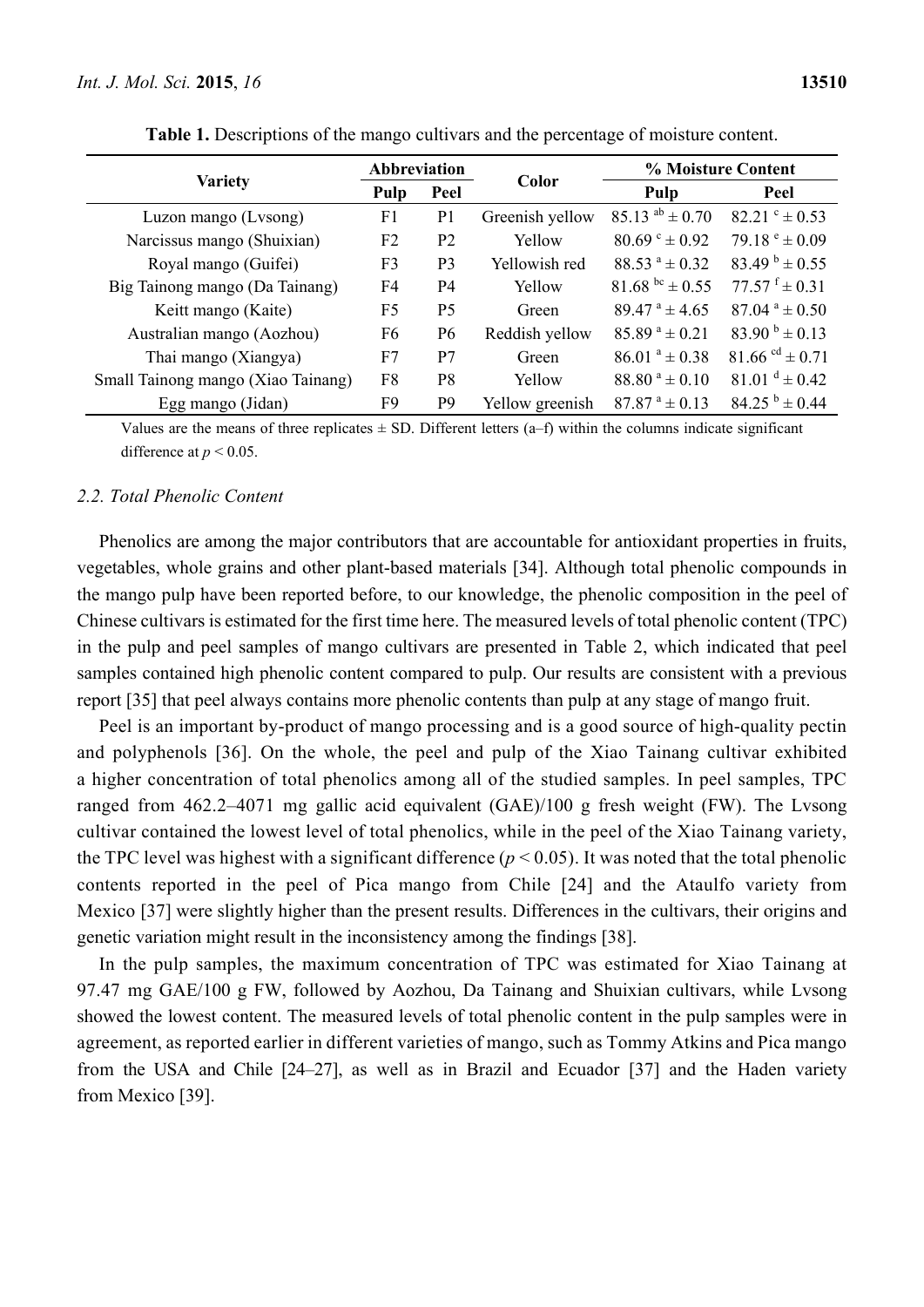| <b>Varieties</b> |                                        | <b>Total Phenolics Content</b> | <b>Total Flavonoids Content</b> |                             | <b>Total Anthocyanins Content</b> |                                 |  |
|------------------|----------------------------------------|--------------------------------|---------------------------------|-----------------------------|-----------------------------------|---------------------------------|--|
|                  | Pulp                                   | Peel                           | Pulp                            | Peel                        | Pulp                              | Peel                            |  |
| F1               | $22.06g \pm 0.27$                      | $462.2 h \pm 10.06$            | 3.069 $\mathrm{fg} \pm 0.21$    | 34.61 $d \pm 1.29$          | nd                                | $0.006^{b} \pm 0.01$            |  |
| F2               | $62.45^{\text{ d}} \pm 1.25$           | $622.4$ $8 \pm 4.46$           | $8.321^{b} \pm 0.15$            | $48.87^{\circ} \pm 1.50$    | nd                                | nd                              |  |
| F <sub>3</sub>   | $48.77^{\circ} \pm 0.34$               | 997.9 $^{\circ}$ ± 19.61       | 2.995 $\frac{fg}{2} \pm 0.15$   | $29.85^{\circ} \pm 1.18$    | $0.0005$ <sup>a</sup> $\pm$ 0.0   | $0.659^{\text{ a}} \pm 0.01$    |  |
| F <sub>4</sub>   | $74.41^{\circ} \pm 3.00$               | $2805^{\text{b}} \pm 17.42$    | 4.578 $^d \pm 0.15$             | $75.35^{\text{a}} \pm 2.68$ | nd                                | $0.049^{b} \pm 0.01$            |  |
| F <sub>5</sub>   | $28.14^{f} \pm 0.91$                   | 927.2 $f \pm 17.07$            | $0.904 \pm 0.07$                | $19.91 \text{ f} \pm 0.70$  | nd                                | nd                              |  |
| F <sub>6</sub>   | $83.49^{b} \pm 2.07$                   | $1131^{d} \pm 12.87$           | $9.252^{\text{a}} \pm 0.18$     | 59.31 $b = 3.71$            | $0.0001$ <sup>a</sup> $\pm$ 0.0   | $0.647$ <sup>a</sup> $\pm 0.07$ |  |
| F7               | $45.78^{\circ} \pm 0.67$               | $1376^{\circ} \pm 15.22$       | $2.583^{h} \pm 0.54$            | $19.91$ f $\pm 0.59$        | $0.0004$ <sup>a</sup> ± 0.0       | nd                              |  |
| F8               | $97.47^{\text{ a}} \pm 6.76^{\text{}}$ | $4071$ <sup>a</sup> ± 17.47    | $5.735$ ° $\pm$ 0.45            | $59.20^{b} \pm 1.89$        | nd                                | $0.014^{b} \pm 0.03$            |  |
| F9               | 51.68 $^{\circ}$ ± 0.66                | $1145^{\text{ d}} \pm 15.07$   | $3.500^{\circ} \pm 0.20$        | $27.49^{\circ} \pm 0.88$    | nd                                | $0.015^{b} \pm 0.02$            |  |

**Table 2.** Total phenolics, flavonoids and anthocyanins contents of mango pulp and peel.

Phenolic content expressed as mg of gallic acid equivalents per 100 g of fresh weight (FW); flavonoid content expressed as mg of catechin equivalents per 100 g of FW; anthocyanin content expressed as mg/100 mL of cyanidin 3-glucoside equivalents on a fresh weight basis; nd, not detected; different letters (a–i) within the columns indicate significant difference at  $p < 0.05$ ; values are the means of three replicates  $\pm$  SD.

# *2.3. Total Flavonoid Content*

Estimated values of total flavonoid content (TFC) in the studied samples are given in Table 2, which revealed that peel samples exhibited a significant level of TFC compared to the pulp samples. These findings were in agreement that in mango, the peel contains more flavonoids than pulp [15]. In the peel samples, TFC ranged between 75.35–19.90 mg catechin equivalent (CE)/100 g FW. The peel of the Da Tainang cultivar showed the highest content of total flavonoids at 75.35 mg CE/100 g FW, whereas the lowest values were calculated in the Kaite and Xiangya cultivars. These concentrations were statistically different  $(p < 0.05)$  among the studied samples. In the case of pulp samples, the concentration of total flavonoids was maximum in Aozhou (9.252 mg CE/100 g FW), whereas the minimum content was estimated for the Kaite variety at 0.904 mg CE/100 g FW. Our results demonstrated that the measured levels of total flavonoid content were comparatively higher than reported previous reports for the pulp and peel of Pica variety from Chile [24], for the pulp of Mallika variety from China [25] and Ataulfo mango [15,40].

#### *2.4. Total Anthocyanin Contents*

Anthocyanins are well known because of their antioxidant properties and their pigmenting power that make them attractive to be used as food colorants [1,32]. It has been reported that anthocyanins are comparatively higher in ripe mango peel than raw peel [32]. Like phenolic and flavonoid contents, total anthocyanin content (TAC) was also estimated to be more in the peel samples than pulp (Table 2). In the peel samples, the maximum contents of total anthocyanins were determined in the Guifei and Aozhou cultivars at 0.659 and 0.647 mg/100 mL of cyanidin 3-glucoside equivalents on a fresh weight basis, respectively. However, the contents of total anthocyanins in the pulp samples were very low. Anthocyanin contents were below the detection limit in the peel of Shuixian, Kaite and Xiangya and in the pulp of Lvsong, Shuixian, Da Tainang, Kaite, Xiao Tainang and Jidan. Compared to the literature, the present findings indicated that anthocyanin contents in Chinese cultivars were comparatively lower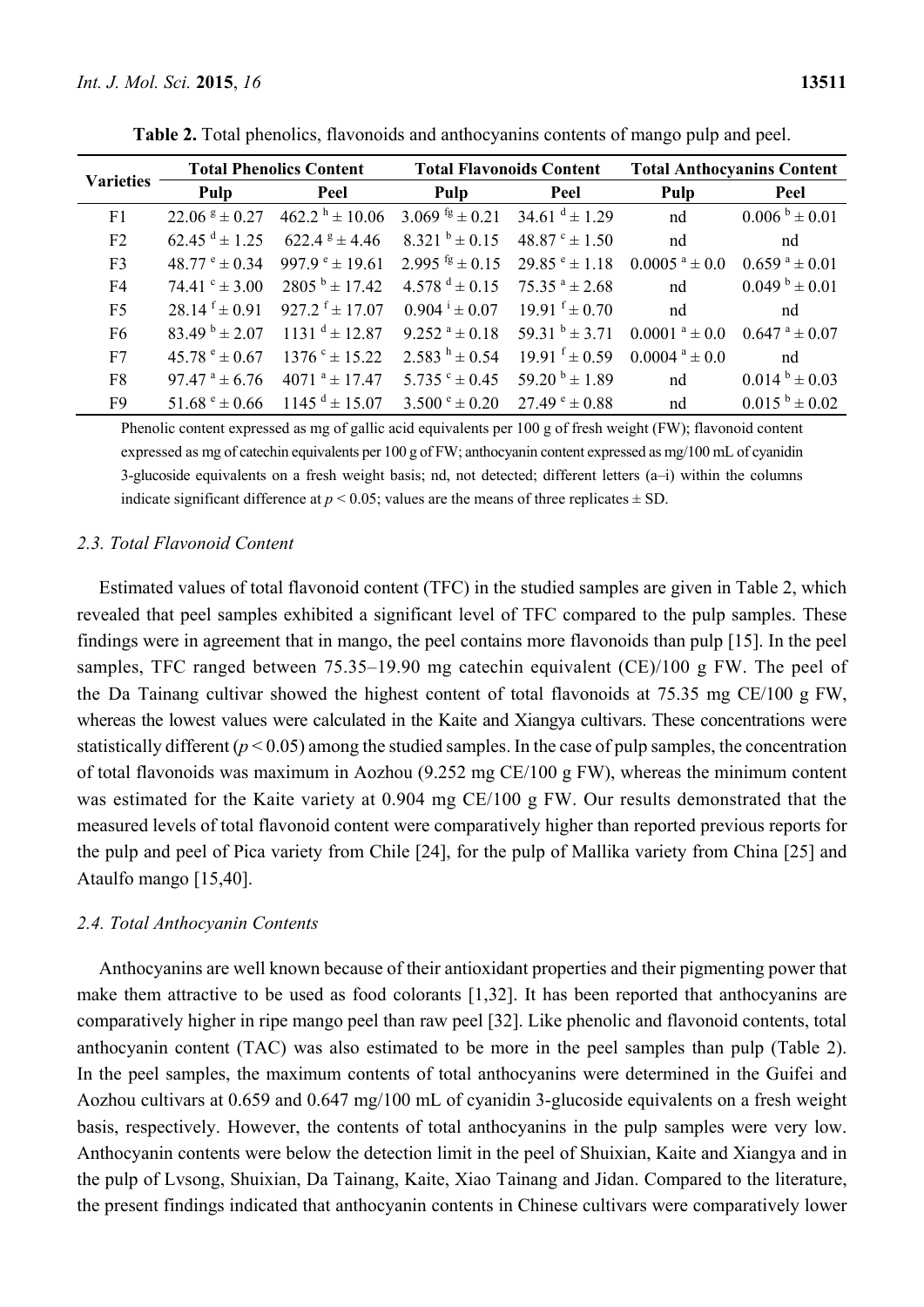than reported in the peel of Indian mango [32], which might be attributed to genetic variation and their origin. Likewise, the reported level of TAC (2.1–26.8 mg of cyanidin 3-glucoside equivalent/100 g) in the peel of apple [41] was significantly higher than mango peel. In general, the present analysis revealed that mango peel contains more contents of total phenolics, flavonoids and anthocyanins. Therefore, it could be an excellent source of natural antioxidants and bioactive ingredients of functional food.

#### *2.5. Phenolic Acids Composition*

Measured levels of gallic acid, caffeic acid, chlorogenic acid, protocatechuic acid, vanillic acid and *p*-coumaric acid, which were identified and quantified for the first time by the HPLC method in the pulp and peel of different mango cultivars grow in China, are presented in Tables 3 and 4. Comparatively, elevated levels of phenolic acids were determined in the peel samples. Though similar types of phenolic acids have been reported before in different varieties of mango [10,15,36], in the case of pulp, concentrations of phenolic acids were different than reported for Ataulfo [15,40], Kent [14] and Tommy Atkins [34] varieties of mango. Gallic acid, caffeic acid, chlorogenic acid and protocatechuic acid were identified in all studied samples (Figure 1A,B). Ferulic and vanillic acids were determined only in the pulp samples (Figure 1A), while *p*-coumaric acid was estimated in the peel samples only (Figure 1B). In the pulp samples, ferulic acid was predominant, followed by protocatechuic, chlorogenic, gallic, vanillic and caffeic acids. However, in the peel samples, gallic acid was predominant, followed by protocatechuic acid, chlorogenic acid, caffeic acid and *p*-coumaric acid. The Xiao Tainang cultivar exhibited the highest content of ferulic acid (33.75 mg/100 g) on a fresh weight basis, followed by Aozhou and Guifei. The lowest concentration of ferulic acid was present in the pulp of Lvsong, whereas in the Da Tainang and Kaite, cultivars ferulic acid contents were below the detection limit.

In the peel samples, the gallic acid concentration varied from 79.15–1.450 mg/100 g FW. Gallic acid was maximum in the peel of the Da Tainang cultivar, whereas the minimum content was determined in Aozhou. In the pulp samples, the highest content of gallic acid was estimated for Aozhou, followed by the Lvsong and Da Tainang cultivars at 2.982, 2.492 and 2.369 mg/100 g FW, respectively. These values were significantly different at  $p < 0.05$ . In the peel samples, measured values of gallic acid were compatible with the reported levels in the Ataulfo variety, whereas pulp contained a lower concentration than the reported levels in previous studies [15]. It was noted that, in the peel of the Jidan cultivar, chlorogenic acid was maximum at 27.19 mg/100 g FW, whereas the lowest value was estimated in the peel of Shuixian. However, in the pulp samples, chlorogenic acid ranged from 0.957 mg/100 g FW in Xiangya to 6.147 mg/100 g FW in the Aozhou cultivar, and these values were considerably lower compared to Ataulfo mango [15].

A significant level of protocatechuic acid was quantified in the peel of Xiao Tainang at 64.33 mg/100 g FW, followed by the Aozhou and Jidan cultivars with a significant difference at  $p < 0.05$ . In the case of pulp samples, the maximum concentration of protocatechuic acid was estimated in the pulp of Aozhou, followed by the Jidan and Xiao Tainang cultivars. In the pulp samples, caffeic acid ranged between 1.117 and 0.250 mg/100 g FW. The highest concentration of caffeic acid was determined in the peel of Jidan at 13.62 mg/100 g FW, followed by Xiangya and Xiao Tainang at 7.070 and 2.989 mg/100 g FW, respectively, whereas it was undetectable in the peel of other cultivars.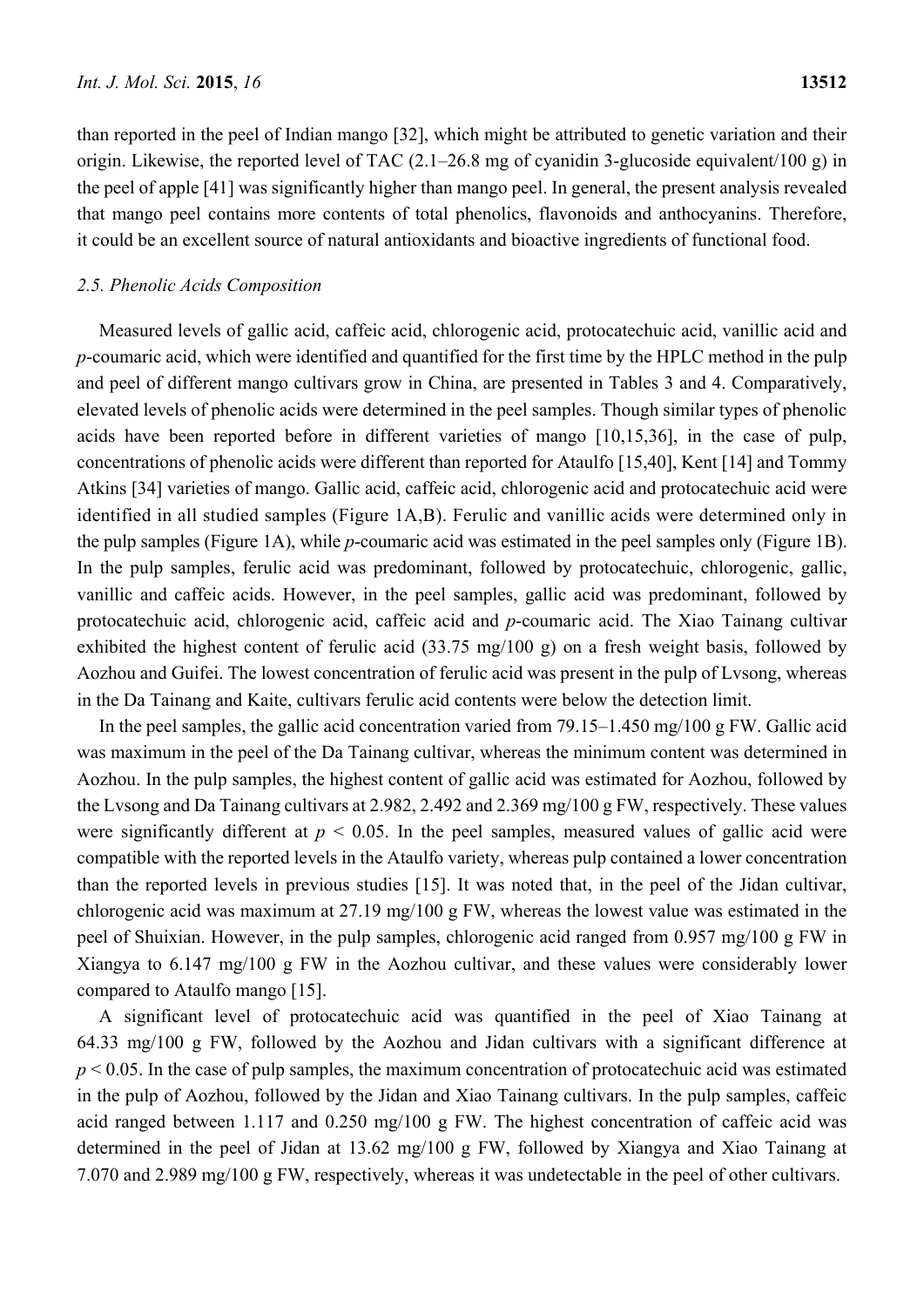

Figure 1. (A) HPLC-chromatogram showing the phenolic acid composition in the pulp samples of mango recorded at 280 and 320 nm; and (**B**) HPLC-chromatogram showing the phenolic acid composition in the peel samples of mango recorded at 280 and 320 nm.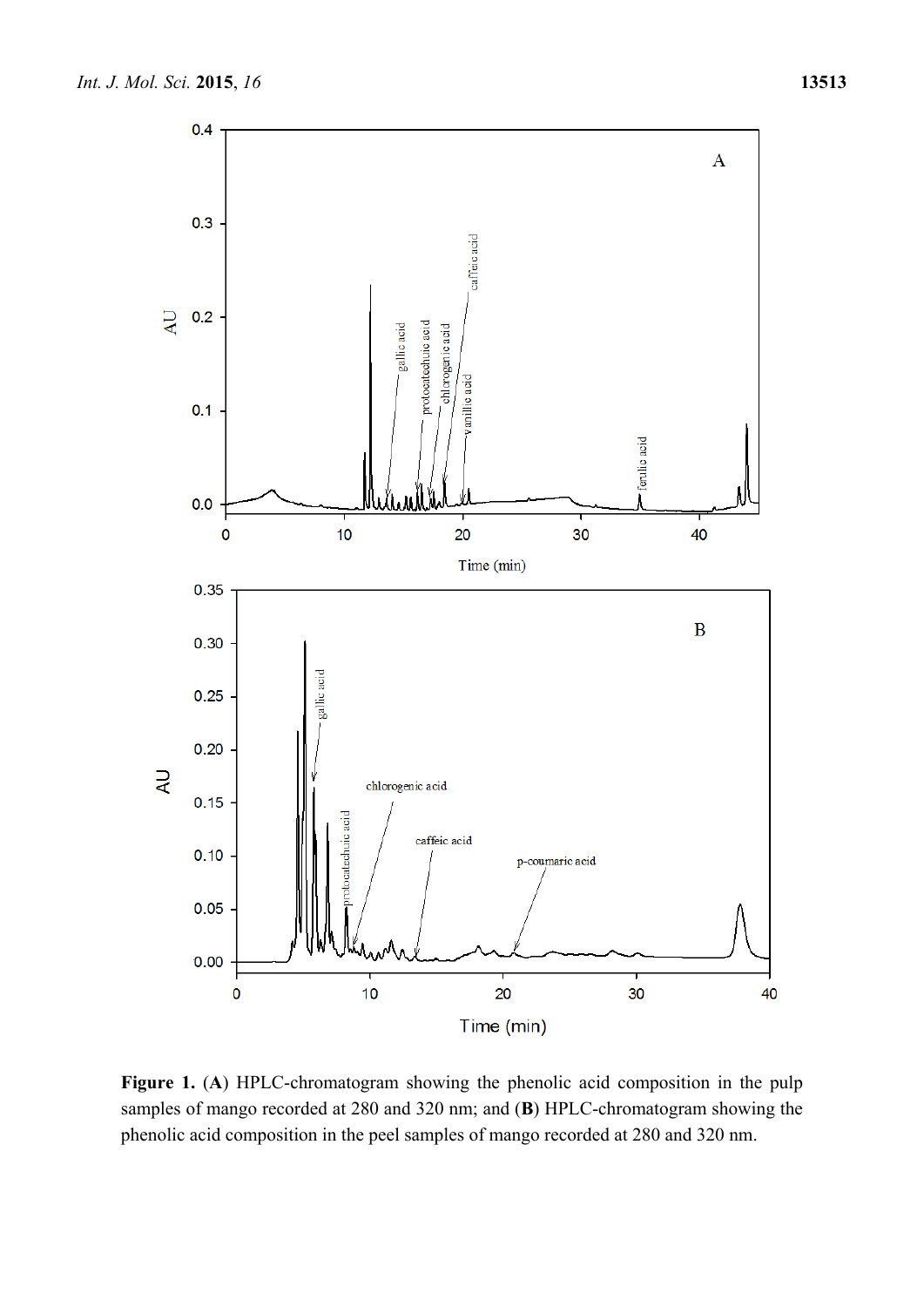| <b>Varieties</b> | <b>Gallic Acid</b>                                  | <b>Caffeic Acid</b>          | Protocatechuic Acid          | <b>Chlorogenic Acid</b>         | <b>Vanillic Acid</b>                       | <b>Ferulic Acid</b>         |
|------------------|-----------------------------------------------------|------------------------------|------------------------------|---------------------------------|--------------------------------------------|-----------------------------|
| F1               | 2.492 $^{ab}$ ± 0.11 0.562 $^{a}$ ± 0.03            |                              | 1.234 $\text{cde} \pm 0.084$ | $1.589^{\circ} \pm 0.148$       | $0.642$ de $\pm 0.032$                     | $1.206^{\circ} \pm 0.21$    |
| F2               | $1.543^{bc} \pm 0.15$ 0.264 $a \pm 0.04$            |                              | 1.116 $de \pm 0.073$         | $3.779^{b} \pm 0.167$           | $1.042^{b} \pm 0.069$                      | $20.31^{bc} \pm 1.15$       |
| F <sub>3</sub>   | $2.359^{ab} \pm 0.08$ 0.485 <sup>a</sup> $\pm$ 0.10 |                              | $0.767^{\circ} \pm 0.011$    | 1.298 <sup>cd</sup> $\pm$ 0.051 | $0.669$ de $\pm$ 0.125 28.69 ab $\pm$ 2.14 |                             |
| F4               | 2.369 $^{ab}$ ± 0.41 0.707 $^{a}$ ± 0.15            |                              | $1.768^{bcd} \pm 0.033$      | $1.040^{\mathrm{d}} \pm 0.065$  | 0.900 bc $\pm$ 0.079                       | nd                          |
| F <sub>5</sub>   | $1.788^{bc} \pm 1.02$ 0.767 <sup>a</sup> $\pm$ 0.33 |                              | 0.984 $de \pm 0.042$         | $0.971^{d} \pm 0.021$           | $0.802$ <sup>cd</sup> ± 0.026              | nd                          |
| F6               | $2.982^{\text{a}} \pm 0.23$                         | $1117^{\text{ a}} \pm 010$   | $6.826^{\text{a}} \pm 0.532$ | $6.147^{\text{ a}} \pm 0.407$   | $1.625^{\text{a}} \pm 0.095$               | 28.96 $^{ab}$ ± 2.83        |
| F7               | $0.927$ ° $\pm 0.08$                                | $0.250^{\text{ a}} \pm 0.04$ | 1.211 $\text{cde} \pm 0.078$ | $0.957^{\text{ d}} \pm 0.061$   | $0.565^{d} \pm 0.090$                      | 7.207 $\text{de} \pm 3.47$  |
| F <sub>8</sub>   | 2.168 $^{ab}$ ± 0.25 0.894 $^{a}$ ± 0.09            |                              | 2.046 $bc = 0.044$           | 1.246 $^{cd} \pm 0.103$         | $1.461^a \pm 0.101$                        | $33.75$ <sup>a</sup> ± 1.44 |
| F9               | 2.112 $^{ab}$ ± 0.06 0.481 $^{a}$ ± 0.04            |                              | $2.288^{b} \pm 0.116$        | $1.335$ <sup>cd</sup> ± 0.035   | $0.942^{bc} \pm 0.017$                     | $15.48 \text{°}$ $\pm 5.97$ |

**Table 3.** Phenolic acids content (mg/100 g FW) in the pulp samples of mango cultivars.

Different letters (a–e) within the columns indicate significant difference at  $p < 0.05$ ; values are the means of three replicates  $\pm$  SD; nd.: not detected.

**Table 4.** Phenolic acids content (mg/100 g FW) in the peel samples of mango cultivars.

| <b>Varieties</b> | <b>Gallic Acid</b>                     | <b>Caffeic Acid</b>                                 | Protocatechuic Acid              |                                        | Chlorogenic Acid p-Coumaric Acid |
|------------------|----------------------------------------|-----------------------------------------------------|----------------------------------|----------------------------------------|----------------------------------|
| P <sub>1</sub>   | $7.376^{b} \pm 1.01$                   | nd                                                  | $8.396^{b} \pm 1.57$             | 4.523 $a_{\pm}$ 0.77                   | nd                               |
| P <sub>2</sub>   | $2.710^{b} \pm 2.35$                   | nd                                                  | $3.167^{b} \pm 0.25$             | $4.405$ <sup>a</sup> ± 0.08            | nd                               |
| P <sub>3</sub>   | $21.38^{b} \pm 1.15$                   | nd                                                  | 3.989 $b_{\pm}$ 0.32             | $4.462$ <sup>a</sup> ± 0.30            | nd                               |
| P4               | $79.15^{\text{a}} \pm 8.61$            | nd                                                  | $7.807^{b} \pm 1.63$             | $9.409^{\text{ a}} \pm 1.16$           | $0.291$ <sup>a</sup> ± 0.50      |
| P <sub>5</sub>   | $16.57^{\text{b}} \pm 3.82^{\text{c}}$ | nd                                                  | $3.077^{b_{\pm}} 0.51$           | $5.944$ <sup>a</sup> ± 0.04            | nd                               |
| P <sub>6</sub>   | $1.450^{b} \pm 1.27$                   | nd                                                  | $35.23$ <sup>ab</sup> $\pm$ 9.10 | $19.65$ <sup>a</sup> ± 1.50            | nd                               |
| P7               |                                        | $10.83^{b} \pm 2.42$ 3.303 <sup>b</sup> $\pm 0.683$ | $2.974^{b} \pm 0.20$             | $25.37^{\text{a}} \pm 2.70^{\text{c}}$ | nd                               |
| P8               | $6.672^{b} \pm 1.78$                   | 4.484 $^{\rm b}$ ± 0.105                            | $64.33$ <sup>a</sup> $\pm$ 14.4  | $21.96^{\text{a}} \pm 2.14$            | $0.676$ <sup>a</sup> ± 0.61      |
| P <sub>9</sub>   | $1.834^{b} \pm 1.59$                   | $14.43$ <sup>a</sup> $\pm$ 2.97                     | $12.63^{b} \pm 2.18$             | $27.19^{\text{a}} \pm 3.02$            | nd                               |

Different letters (a,b) within the columns indicate significant difference at  $p < 0.05$ ; values are the means of three replicates  $\pm$  SD; nd.: not detected.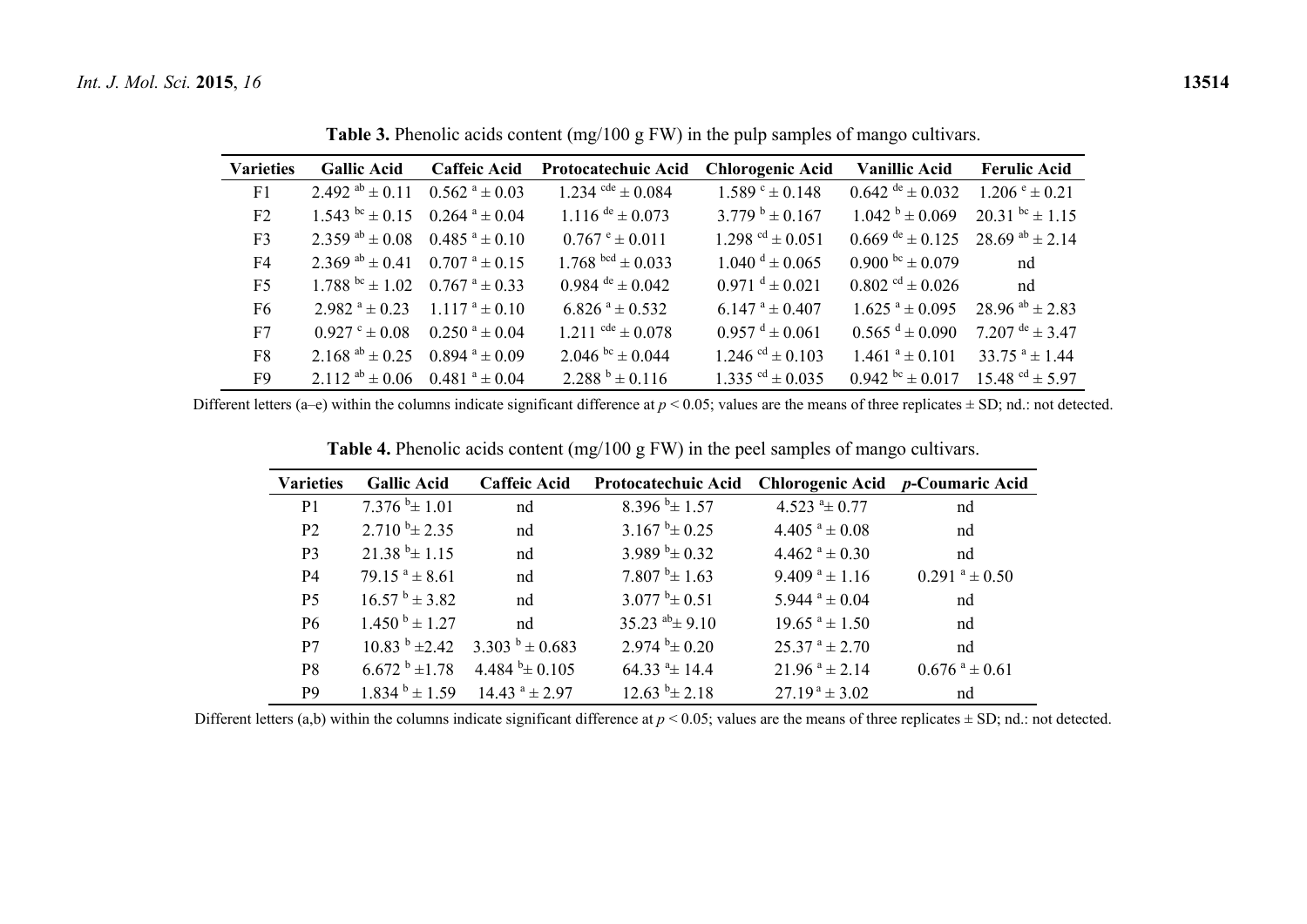#### *2.6. Antioxidant Capacity*

The results of *in vitro* antioxidant capacity determined PSC and ORAC assays are presented in Figures 2 and 3. In general, peel samples showed more antioxidant capacity compared to pulp. The hydro-PSC method was used for the first time to evaluate the antioxidant capacity of mango. In the peel samples, the PSC values ranged between 61.91 and 10.25 μM vitamin C equivalent/g FW. The highest peroxyl radical scavenging capacity was shown by the Aozhou cultivar, followed by Xiao Tainang and Da Tainang, whereas Lvsong showed the lowest level (Figure 2B). In the pulp samples, the maximum PSC value was calculated for the Xiao Tainang cultivar at 8.713 μM vitamin C equivalent/g FW (Figure 2A).



**Figure 2.** (**A**) Hydro-PSC values (μM vitamin C equivalent/g FW) in pulp samples; the means of three replicates  $\pm$  SD; letters "a" indicate significant difference at  $p \le 0.05$ ; (**B**) Hydro-PSC values (μM vitamin C equivalent/g FW) in peel samples, the means of three replicates  $\pm$  SD; different letters "a–d" indicate significant difference at  $p$  < 0.05.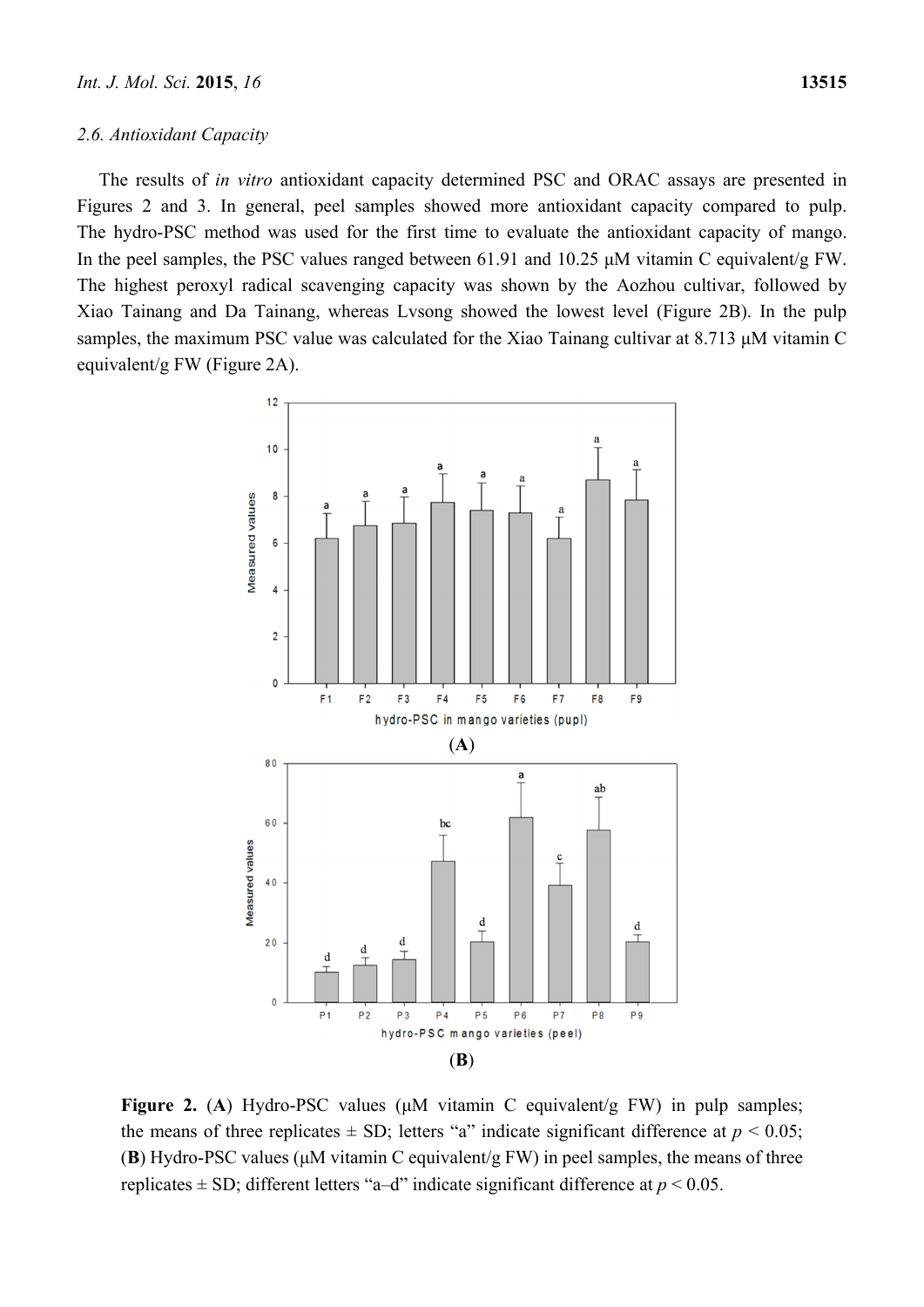The results of oxygen radical absorbance capacity (ORAC) indicated that peel and pulp of the Xiao Tainang cultivar showed antioxidant capacity determined by the ORAC assay at 549.8 and 29.50 μM Trolox equivalent/g FW (Figure 3A,B) among all of the studied samples. In the previous studies, the antioxidant activity of mango has been estimated by different methods [15,24–27,32], which are incomparable to our findings. However, it was noted that measured values of oxygen radical absorbance capacity in mango pulp were compatible to [25,27]. To our knowledge, mango peel has never been analyzed to determine the oxygen radical absorbance capacity before.



**Figure 3.** (A) ORAC value in pulp samples, the means of three replicates  $\pm$  SD; different letters "a–c" indicate significant difference at  $p < 0.05$ ; (B) ORAC value in peel samples; the means of three replicates  $\pm$  SD; different letters "a–g" indicate significant difference at  $p < 0.05$ .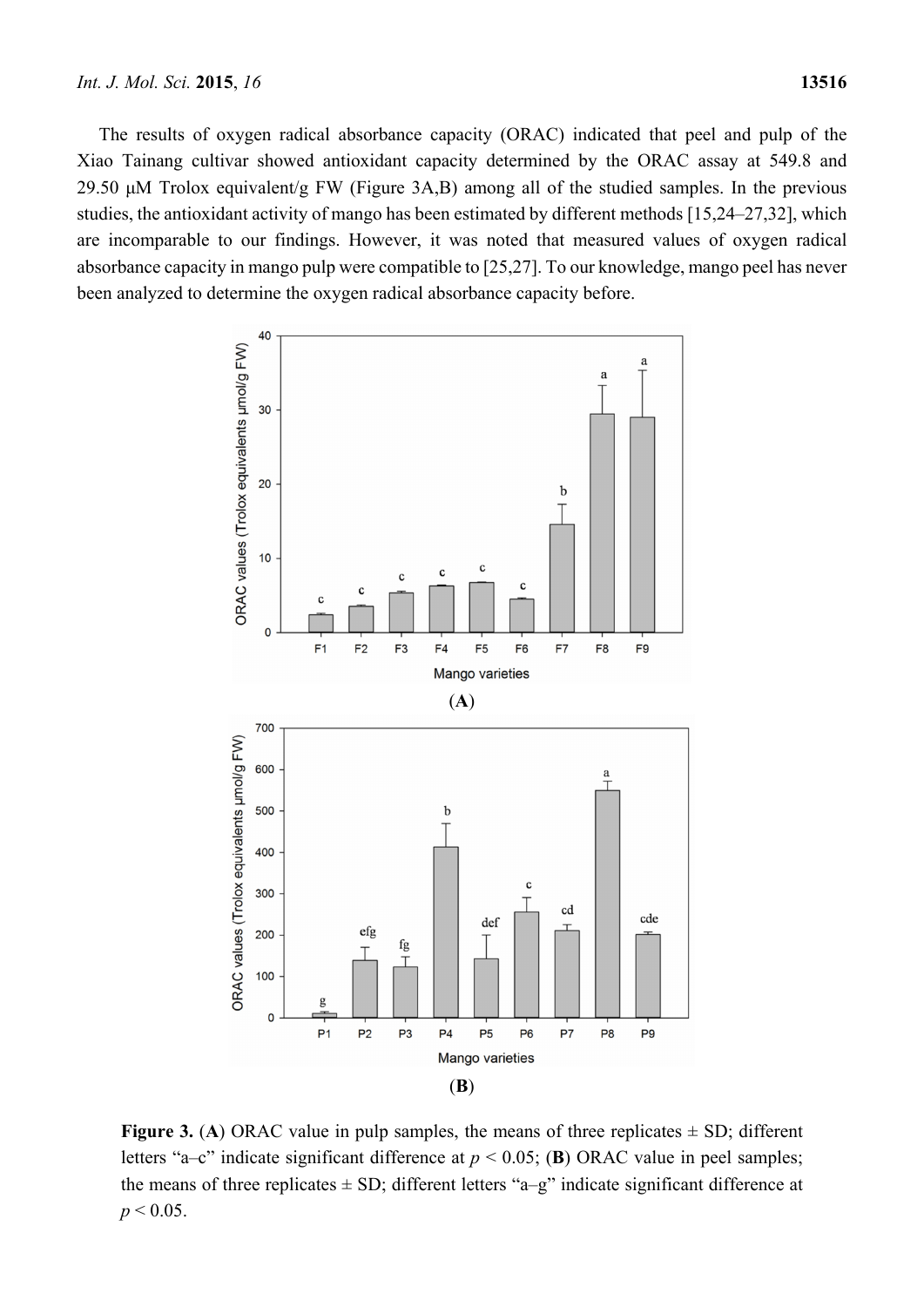|            | <b>TPC</b> | <b>TFC</b> | <b>TAC</b> | <b>GA</b> | CA       | PA        | <b>CIA</b> | VA    | FA    | <b>PSC</b> | <b>ORAC</b> |
|------------|------------|------------|------------|-----------|----------|-----------|------------|-------|-------|------------|-------------|
| <b>TPC</b> | 1.000      |            |            |           |          |           |            |       |       |            |             |
| <b>TFC</b> | $0.714*$   | 1.000      |            |           |          |           |            |       |       |            |             |
| <b>TAC</b> | $-0.964$   | $-0.968$   | 1.000      |           |          |           |            |       |       |            |             |
| GA         | 0.287      | 0.349      | $-0.586$   | 1.000     |          |           |            |       |       |            |             |
| CA         | 0.485      | 0.310      | $-0.895$   | $0.735*$  | 1.000    |           |            |       |       |            |             |
| PA         | 0.520      | 0.661      | $-0.994$   | 0.577     | $0.694*$ | 1.000     |            |       |       |            |             |
| <b>ClA</b> | 0.390      | $0.858**$  | $-0.967$   | 0.420     | 0.391    | $0.807**$ | 1.000      |       |       |            |             |
| VA         | $0.822**$  | $0.784*$   | $-0.959$   | 0.499     | $0.736*$ | $0.766*$  | $0.676*$   | 1.000 |       |            |             |
| FA         | 0.663      | 0.591      | $-0.330$   | 0.287     | 0.273    | 0.402     | 0.453      | 0.653 | 1.000 |            |             |
| <b>PSC</b> | $0.675*$   | 0.172      | $-0.659$   | 0.313     | 0.580    | 0.210     | $-0.088$   | 0.635 | 0.378 | 1.000      |             |
| ORAC       | 0.368      | $-0.109$   | 0.383      | $-0.177$  | 0.038    | $-0.013$  | $-0.352$   | 0.253 | 0.319 | 0.648      | 1.000       |

**Table 5.** Correlation coefficient matrix between phenolics content and antioxidant properties in mango pulp.

TPC, Total phenolic content; TFC, Total flavonoid content; TAC, Total anthocyanin content; GA, Gallic acid; CA, Caffeic acid; PCA, Protocatechuic acid; ClA, Chlorogenic acid; VA, Vanillic acid; FA, Ferulic acid; PSC, Peroxyl radical scavenging capacity; ORAC, Oxygen radical absorbance capacity; \* Correlation is significant at the 0.05 level (2-tailed); \*\* Correlation is significant at the 0.01 level (2-tailed).

|            | <b>TPC</b> | <b>TFC</b> | <b>TAC</b> | GA       | CA       | <b>PCA</b> | <b>CIA</b> | pCA       | <b>PSC</b> | <b>ORAC</b> |
|------------|------------|------------|------------|----------|----------|------------|------------|-----------|------------|-------------|
| <b>TPC</b> | 1.000      |            |            |          |          |            |            |           |            |             |
| <b>TFC</b> | 0.589      | 1.000      |            |          |          |            |            |           |            |             |
| <b>TAC</b> | $-0.380$   | $-0.095$   | 1.000      |          |          |            |            |           |            |             |
| GA         | 0.379      | 0.492      | $-0.168$   | 1.000    |          |            |            |           |            |             |
| CA         | 0.042      | $-0.387$   | $-0.405$   | $-0.287$ | 1.000    |            |            |           |            |             |
| <b>PCA</b> | $0.723*$   | 0.491      | $-0.097$   | $-0.237$ | 0.016    | 1.000      |            |           |            |             |
| <b>ClA</b> | 0.372      | $-0.041$   | $-0.211$   | $-0.282$ | $0.786*$ | 0.463      | 1.000      |           |            |             |
| pCA        | $0.962**$  | 0.585      | $-0.441$   | 0.254    | $-0.059$ | $0.782 *$  | 0.241      | 1.000     |            |             |
| <b>PSC</b> | $0.702 *$  | 0.615      | 0.106      | 0.192    | $-0.025$ | $0.713*$   | 0.564      | 0.587     | 1.000      |             |
| ORAC       | $0.977**$  | 0.655      | $-0.332$   | 0.356    | 0.048    | $0.753*$   | 0.441      | $0.920**$ | $0.805**$  | 1.000       |

**Table 6.** Correlation coefficient matrix between phenolics content and antioxidant properties in mango peel.

TPC, Total phenolic content; TFA, Total flavonoid content; TAC, Total anthocyanin content; GA, Gallic acid; CA, Caffeic acid; PCA, Protocatechuic acid; ClA, Chlorogenic acid; *p*CA, *p*-Coumaric acid; PSC, Peroxyl radical scavenging capacity; ORAC, Oxygen radical absorbance capacity; \* Correlation is significant at the 0.05 level (2-tailed); \*\* Correlation is significant at the 0.01 level (2-tailed).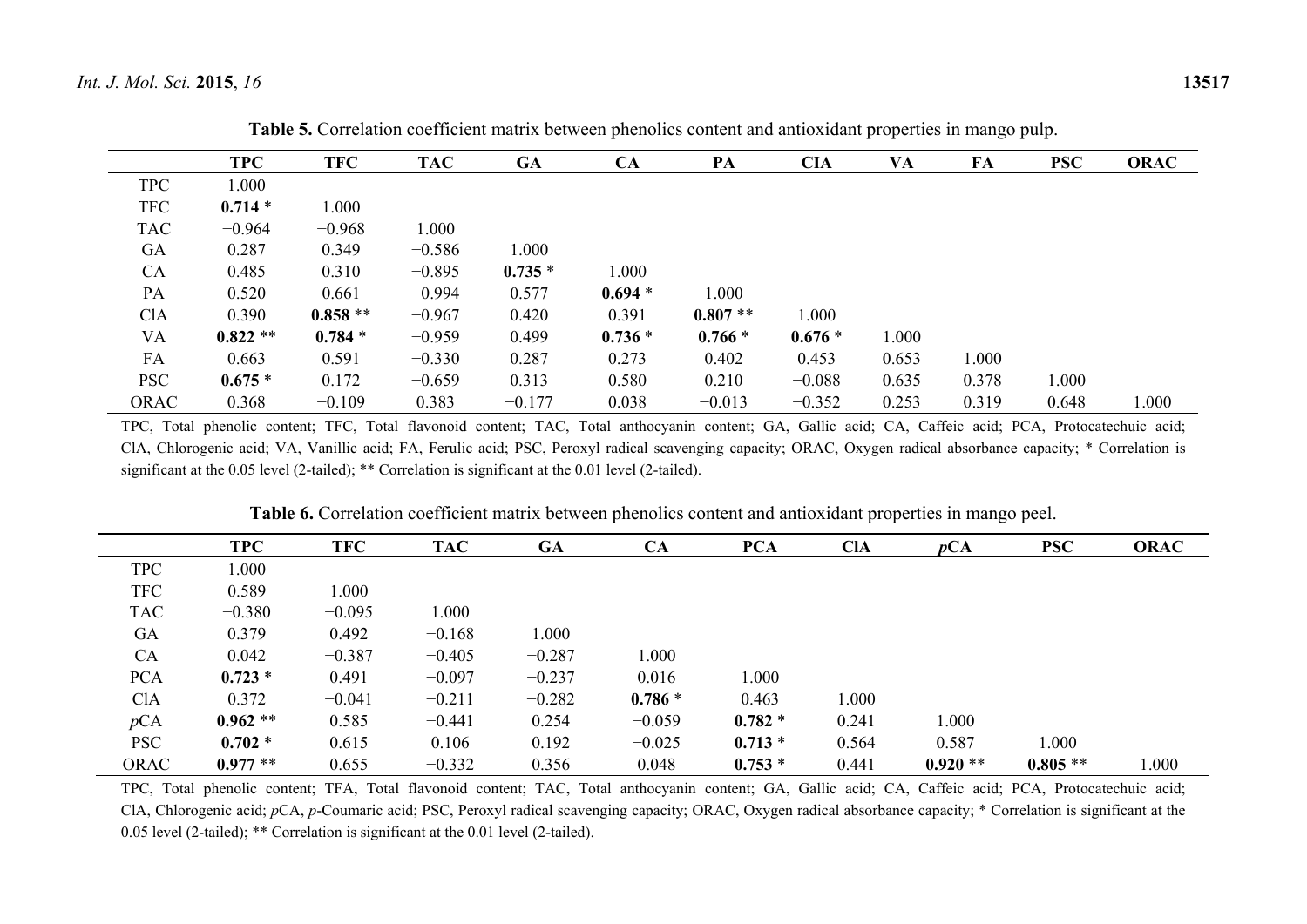#### *2.7. Correlations*

In view of the fact that a large number of different antioxidants contribute to the total antioxidant capacity, it is not yet clear which components are more accountable for the observed antioxidant capacity [26]. Significant correlations between phenolic compounds and antioxidant activity in various kinds of fruits have been reported in previous studies [2,42–44]. Tables 5 and 6 showed correlation coefficient matrices between phenolic content (*i.e.*, TPC, TFC, TAC and phenolic acids) and antioxidant capacity in the pulp and peel samples. In the peel samples, highly significant coefficients of determination were calculated between TPC-ORAC, TPC-*p*-coumaric acid, ORAC-*p*-coumaric acid and ORAC-PSC (0.977, 0.962, 0.920 and 0.805, respectively). In the pulp samples, significant correlations were noted between TFC and chlorogenic acid ( $r = 0.858$ ), TPC and vanillic acid ( $r = 0.822$ ), protocatechuic acid-and chlorogenic acid ( $r = 0.807$ ) and TFC-vanillic acid ( $r = 0.784$ ), while total phenolic content exhibited a strong relationship with hydro-PSC  $(r = 0.675)$ . These results were consistent with previous studies [45] and indicated that phenolic compounds contribute significantly to the antioxidant capacity. An inverse relationship between the consumption of foods rich in phenolic acids, such as chlorogenic acid and gallic acid, and the occurrence of different diseases has been suggested previously [25]. However, we observed significant correlations between phenolic acids and antioxidant activity in mango cultivars. Our data revealed that mango peel in particular is an excellent source of phenolic compounds, which are major source of natural antioxidants [25]. These findings are in agreement with the declaration that the antioxidant capacity of fruits and vegetables appears to be largely influenced by non-vitamin C phytochemicals [46].

#### **3. Materials and Methods**

### *3.1. Chemicals and Material*

Ascorbic acid (ASA), aluminum chloride, chloranil, tetrahydrofuran (THF), catechin hydrate, vanillin, Folin-Ciocalteu reagent, dichlorofluorescein diacetate (DCFH-DA), 2,2ʹ-azobis-amidinopropane (ABAP), gallic acid and 6-hydroxy-2,5,7,8-tetramethylchroman-2-carboxylic acid (Trolox) were purchased from Sigma Chemical Co. (St. Louis, MO, USA). Potassium dihydrogen phosphate (KH2PO4), sodium borohydride (NaBH4), ethanol, acetone, acetic acid, hydrochloric acid (HCl), di-potassium hydrogen phosphate (K2HPO4), sodium carbonate, sodium bicarbonate (NaHCO3) and acetonitrile were purchased from Aladdin Co. (Shanghai, China). Protocatechuic acid, chlorogenic acid, (+)-catechin, caffeic acid, *p*-coumaric acid, ferulic acid and formic acid of HPLC grade were purchased from Sigma-Aldrich, Inc. (St. Louis, MO, USA). Methanol and acetonitrile of HPLC grade were purchased from Anpel Scientific instrument Co., Ltd. (Shanghai, China).

Fresh and fully-ripened mango fruits of nine different cultivars, including Luzon (Lvsong), Narcissus (Shuixian), Royal (Guifei), Big Tainong (Da Tainong), Keitt (Kaite), Australian mango (Aozhou), Thai mango (Xiangya), Small Tainong (Xiao Tainong) and Egg mango (Jidan), were purchased from the supermarkets of Guangzhou city in Guangdong province of China and transported instantly to the laboratory for analysis (Figure 4). All fruits were properly cleaned with de-ionized water and stored at −40 °C until analysis.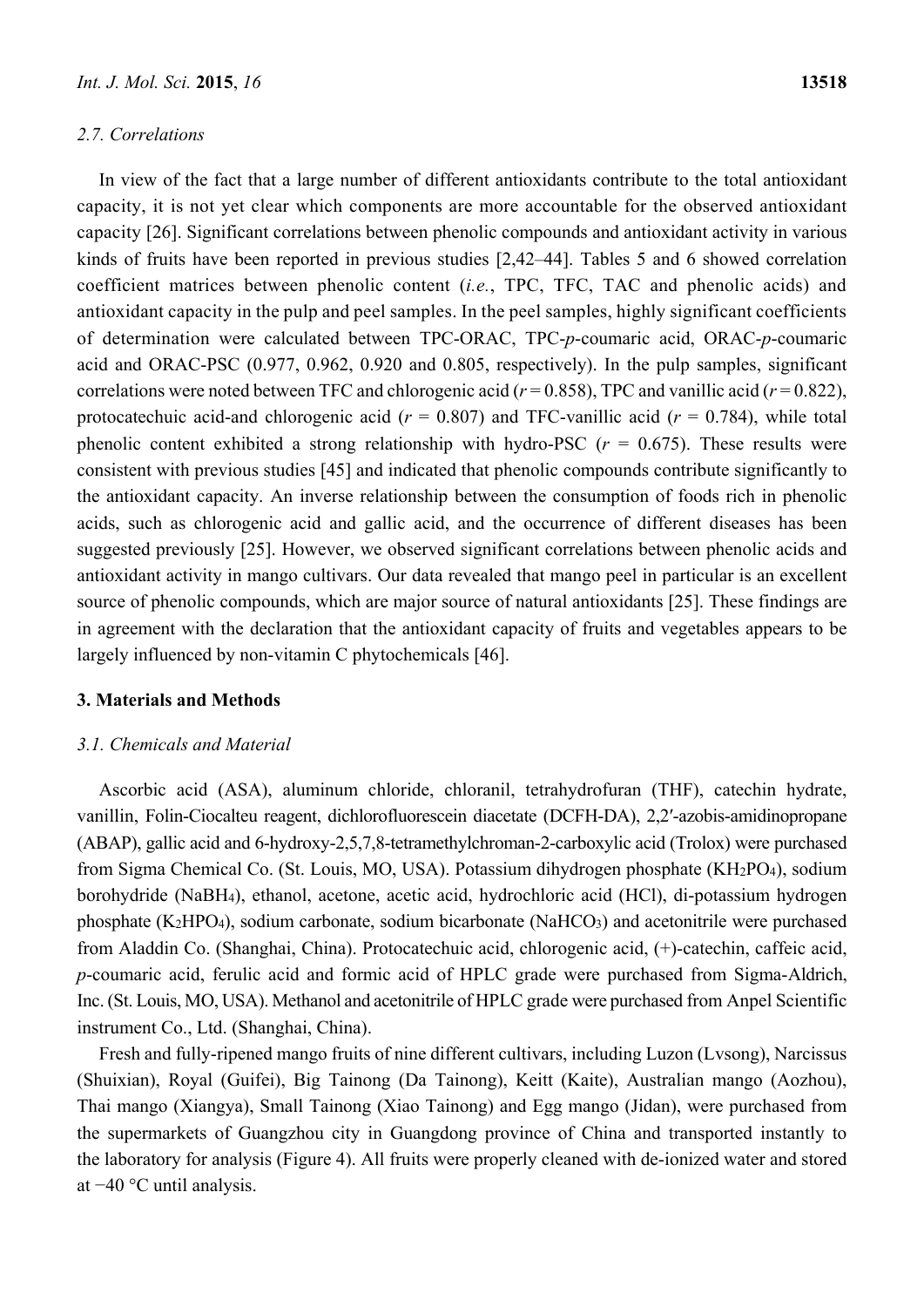

Figure 4. Mango cultivars used in the present analysis. M1, Luzon mango (Lysong); M2, Narcissus mango (Shuixian); M3, Royal mango (Guifei); M4, Big Tainong mango (Da Tainang); M5, Keitt mango (Kaite); M6, Australian mango (Aozhou); M7, Thai mango (Xiangya); M8, Small Tainong mango (Xiao Tainang); M9, Egg mango (Jidan).

# *3.2. Moisture Content*

The moisture content in the pulp and peel was determined by a modified oven-dried method [46]. Briefly, 10 g of pulp and 5 g of peel samples were dried in an oven at 105 °C until constant weight. Each drying test was performed in triplicate, and data were presented as the mean  $\pm$  standard deviation (SD) of triplicates.

# *3.3. Extraction*

Phenolics were extracted following the method as described by [47], with modifications [48]. Briefly, 5 g of fresh pulp and 3 g of fresh peel in triplicate were blended five times each with 25 mL of 80% chilled acetone for 5 min, followed by homogenization for 5 min in an electric homogenizer. Homogenates were centrifuged at 2500 rpm for 10 min; supernatants were pooled in rotary flasks and evaporated using a rotary evaporator at 45 °C until 10% of the filtrate was left behind. The filtrates were reconstituted with water to a final volume of 10 mL and stored at −40 °C for further analysis.

# *3.4. Determination of Total Phenolic Content*

The Folin-Ciocalteu colorimetric method, as described earlier [49], with modifications [50], was used to determine the total phenolic content in the peel and pulp samples. All extracts were diluted with Milli-Q water to get readings falling within the range of the standard curve concentration: 0.0–600.0 µg gallic acid/mL. One hundred microliters of gallic acid solution or extracts were added to 0.4 mL of Milli-Q water in each test tube, followed by the addition of Folin-Ciocalteu reagent (0.1 mL). The solutions were allowed to react for 6 min to ensure the complete and speedy reaction of the Folin-Ciocalteu reagent with oxidizable phenolates in the sample. Then, 1 mL of 7% sodium carbonate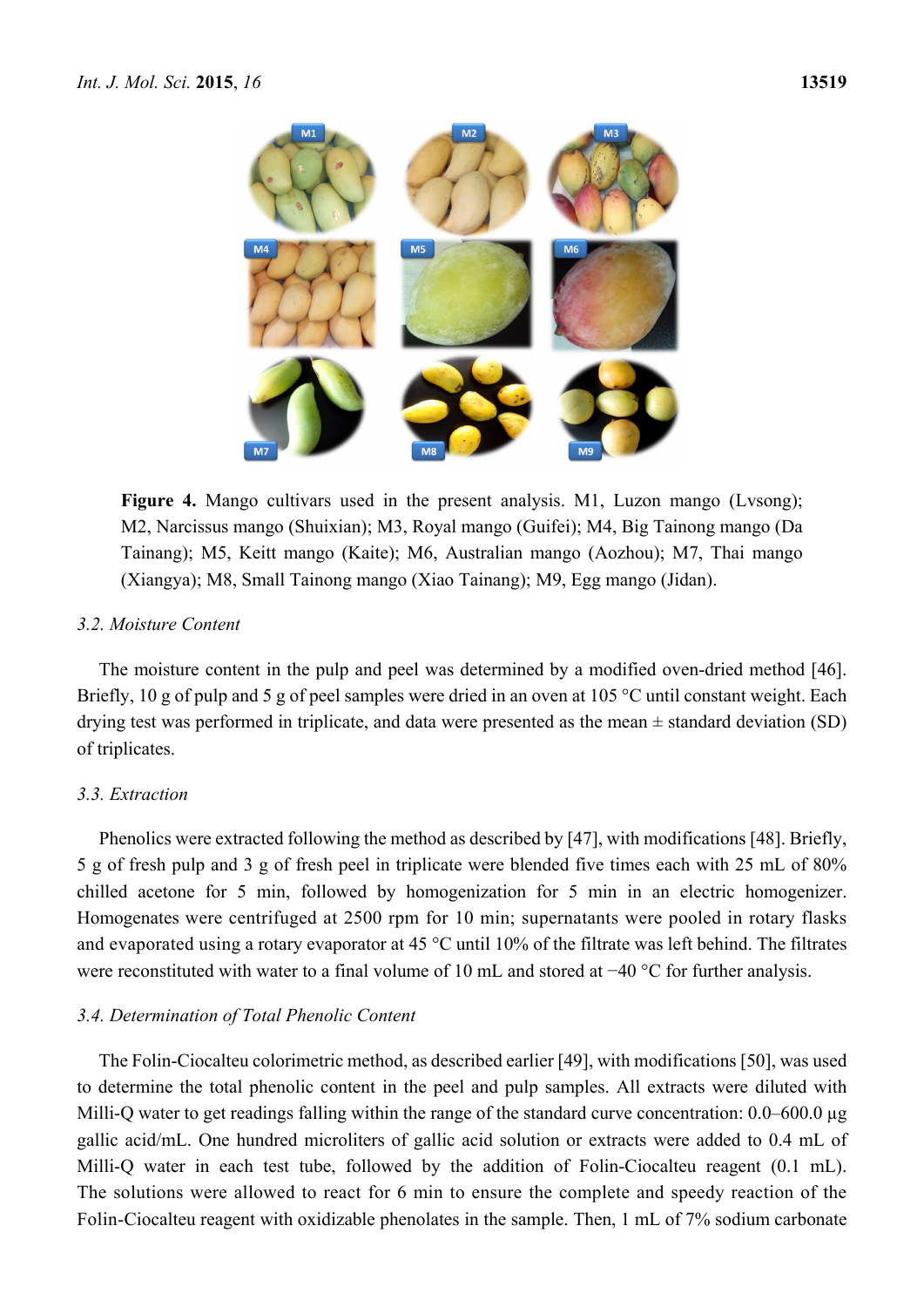solution was added to neutralize the mixture, followed by the addition of 0.8 mL Milli-Q water to adjust the final volume to 2.4 mL. The samples were mixed and allowed to stand for 90 min at room temperature. After color development, absorbance was measured at 760 nm on a DU 730 Nucleic Acid/Protein analyzer (BECKMAN, Inc., Fullerton, CA, USA). Total phenolic contents were calculated based on the standard curve of known gallic acid concentrations, and final values were expressed as milligrams of gallic acid equivalent per 100 grams on a fresh weight basis (mg GAE/100 g FW). Data were presented as the mean  $\pm$  SD for triplicates analyses.

### *3.5. Estimation of Total Flavonoid Content*

Total flavonoid content was estimated by the sodium borohydride/chloranil method (SBCM) as established in our laboratory [30]. Briefly, 1 mL of each extract was added into test tubes  $(15 \times 150 \text{ mm})$ , then kept under nitrogen gas until dried and reconstituted with 1 mL of tetrahydrofuran/ ethanol (THF/EtOH, 1:1, *v*/*v*). Freshly-prepared catechin hydrate (0.3–10.0 mM) in 1 mL of THF/EtOH  $(1:1, v/v)$  was used as the standard for analysis. Zero-point-five milliliters of each (NaBH<sub>4</sub> (50 mM) and AlCl3 (74.6 mM)) solution were added into all test tubes with samples or standards and shaken on an orbital shaker at room temperature for 30 min. Additionally, 0.5 mL of NaBH4 (50.0 mM) solution were added into each test tube and shaken for another 30 min under the same condition. After shaking, 2.0 mL of chilled acetic acid (0.8 M) were thoroughly mixed, and the mixture was kept in the dark for 15 min. Then, 1 mL chloranil solution (20.0 mM) was added in each tube, and the mixture was heated at 95 °C in a shaking bath for 60 min. The reaction solutions were cooled with tap water, and the final volume was kept at 4 mL using methanol. One milliliter of 16% vanillin solution (*w*/*v*) was added into each tube, followed by the addition of 2 mL HCl (12 M), then mixed thoroughly and kept in the dark for 15 min. The reaction solutions were centrifuged at 2500 rpm for 10 min, and absorbance was immediately measured at 490 nm against a blank using a DU 730 Nucleic Acid/Protein analyzer (BECKMAN, Inc.). Total flavonoid content in each sample was calculated, using the standard curve of catechin hydrate concentration. The final value was expressed as milligrams of catechin equivalent per 100 gram of fresh weight (mg CE/100 g FW), and data were reported as the mean  $\pm$  SD for triplicate analyses.

### *3.6. Determination of Total Anthocyanin Content*

Total anthocyanin content was determined following the method as explained by [41]. Acetone extracts of pulp and peel samples in triplicate were mixed carefully with 0.025 M potassium chloride buffer (pH = 1) in 1:6 ratio. The absorbance was measured at 515 and 700 nm against distilled water blank (BECKMAN). Afterword, the extracts were mixed with sodium acetate buffer ( $pH = 4.5$ ); absorbance was measured at the same wavelengths, and the total content of anthocyanins was calculated using the formula as follows:

Total anthocyanins (mg/100 g of FW of samples) =  $A \times M_W \times 1000/(\epsilon \times C)$ 

where *A* is absorbance =  $(A515 - A700)$  pH 1.0 –  $(A515 - A700)$  pH 4.5; *M<sub>W</sub>* is the molecular weight for cyanidin 3-glucoside = 449.2; ε is the molar absorptivity of cyanidin 3-glucoside = 26,900; and *C* is the concentration of the buffer in mg/mL. Anthocyanin content was expressed as milligrams of cyanidin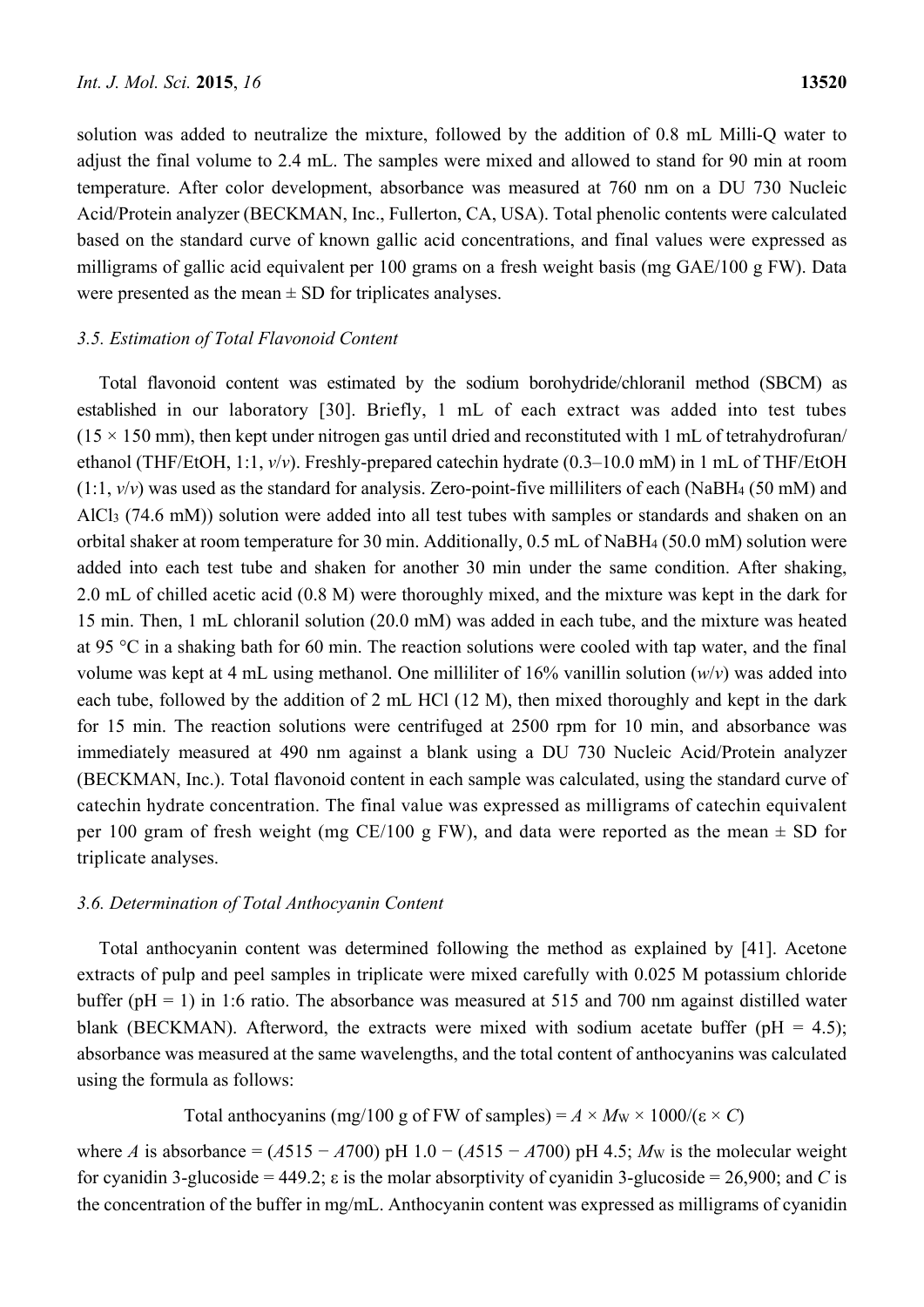3-glucoside equivalent per 100 g on fresh weight basis (mg CGE/100 g FW), and data were reported as the mean  $\pm$  SD for triplicates analyses.

### *3.7. Identification and Quantification of Phenolic Acids*

Phenolic acids in the pulp and peel extracts of mango cultivars were determined by the method explained by [15]. Samples were injected automatically into an HPLC system (Waters Corp., Milford, MA, USA) equipped with a photodiode array detector. Absorption spectra for the main peaks were recorded at 280 and 320 nm. The HPLC system was equipped with a C18 reverse phase column  $(250 \text{ mm} \times 4.6 \text{ mm}, 5 \text{ \mu m})$ ; the mobile phase was composed of 1% formic acid (A) and acetonitrile (B), and the isocratic elution gradient was  $20\%$  (B) in 40 min at a flow rate of 0.6 mL/min at 25 °C. The injection volume of the sample was 20 µL. Peaks were identified on the basis of retention time and chromatographs of the standards. Phenolic acids were identified and quantified on the basis of calibration curves and were expressed as mg phenolics per 100 g of FW. Data were reported as the mean  $\pm$  SD for triplicate analyses.

### *3.8. Antioxidant Capacity Assays*

Currently, researchers are paying more attention to natural antioxidants present in fruits, vegetables and whole foods because of their safety and potential nutritional and therapeutic effects [51]. The antioxidant potential of commonly-consumed tropical and subtropical fruit has been rated in the order of guava > mango > papaya > lemon [52]. Owing to the complex reactivity of phytochemicals, the antioxidant capacity of food and food extracts cannot be estimated by only a single method. However, at least two test systems have been recommended to establish legitimacy [53]. Consequently, the antioxidant capacity in the peel and pulp samples of mango cultivars was evaluated by the peroxyl scavenging capacity (PSC) and oxygen radical antioxidant capacity (ORAC) methods.

# 3.8.1. Hydrophilic Peroxyl Radical Scavenging Capacity Assay

The peroxyl scavenging capacity (PSC) assay is based on the oxidation of DCFH by peroxyl radicals and is used to determine the antioxidant capacity in hydrophilic and lipophilic extracts of fruits, vegetables, grains and whole food [47].The hydrophilic peroxyl radical scavenging capacity (hydro-PSC) assay, as explained by [47], with modifications [48,54], was used to assess antioxidant capacity in the pulp and peel of mango cultivars. Seventy five millimolar phosphate buffer (pH 7.4) was used to dilute samples in appropriate concentrations. Ascorbic acid and gallic acid were made fresh and diluted to  $(6.3, 4.8, 3.2, 2.4, 1.0)$  and  $(5, 3.5, 2.7, 1.4, 0.9)$   $\mu$ g/mL concentrations, respectively, using phosphate buffer (75 mM, pH 7.4). The reaction mixture contained phosphate buffer (75 mM, pH 7.4), ABAP (40 mM), DCFH dye (13.26 μM) and the suitable amount of the pure antioxidant compound or sample extract. The dye was prehydrolyzed with 1 mM KOH to eradicate di-acetate before use and the reaction was carried out at 37 °C, in a total volume of 250 µL using a 96-well plate. Fluorescence generation was observed (excitation at 485 nm and emission at 538 nm) on a Fluoroskan Ascent fluorescent spectrophotometer (SoftMax systems, Molecular Devices, Sunnyvale, CA, USA). Data were analyzed using SoftMax Pro Software, Version 6.2 (SoftMax systems, Molecular Devices) running on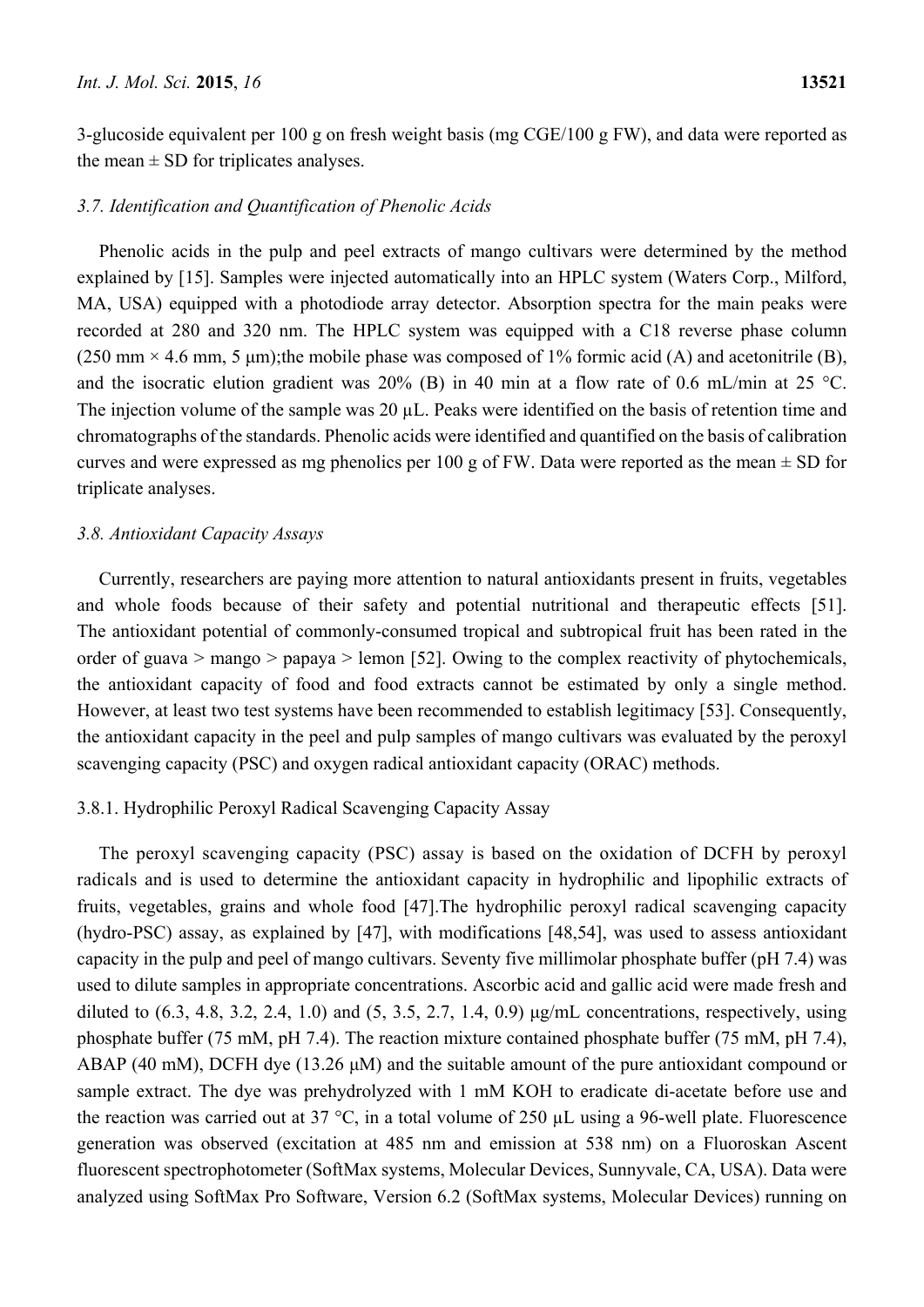a PC. The areas under the fluorescence reaction time kinetic curve (AUC) for both control and samples were included and used as the basis for the determination of peroxyl radical scavenging capacity (PSC) using equation:

$$
PSC (Value) = 1 - (SA/CA)
$$

where *SA* is the AUC for the sample or standard dilution and *CA* is the AUC for the control reaction. Compounds or extracts inhibiting the oxidation of DCFH produced lesser *SA* and higher *PSC* values. EC50, the dose requisite to cause 50% inhibition (*PSC* unit = 0.5) for each pure compound or sample extract, was used to assess antioxidant activity of different compounds or samples. Final values of hydro-PSC were expressed as μmol of vitamin C equivalent per 100 g of FW (μM vCe/100 g of FW), and data were reported as the mean  $\pm$  SD of each triplicate.

### 3.8.2. Oxygen Radical Scavenging Capacity Assay

The ORAC assay is a widely-used method to analyze the oxygen radical absorbance capacity of plant species extracts. This assay is based on free radical damage to a fluorescent probe through a change in its fluorescence intensity [55]. In the typical ORAC assay, the fluorescent loss of probes as phycoerythrin or fluorescein is followed over time in the absence and presence of antioxidant [41]. The oxygen radical absorbance capacity (ORAC) assay, as described by [55], with modifications [56], was conducted to measure the total antioxidant activity of the studied samples. Briefly, 20 μL of sample extracts in triplicate, diluted with 75 mM phosphate buffer (pH 7.4), were added in 96-well microplate, followed by the addition of 200 μL of fluorescein (0.96 μM), and incubated at 37 °C for 20 min. Outer wells were kept empty to avoid variation from inner wells. After incubation, 20 μL of freshly-prepared 119.4 mM AAPH in 75 mM phosphate buffer (pH 7.4) were added into each well, and the fluorescence intensity was measured immediately for 35 cycles every 4.5 min at an excitation of 485 nm and emission of 535 nm by the FilterMax F5 Multi-Mode Microplate Reader (Molecular Devices, Sunnyvale, CA, USA). Different concentrations of Trolox (range 6.25–50 μM) were used as a control. ORAC values were calculated by extrapolation on a calibration curve and expressed as the mean  $\pm$  SD micromoles of Trolox equivalent per 100 g of fresh weigh (μM TE/100 g of FW) for three replicates.

## *3.9. Statistical Analysis*

Statistical analyses were performed using SPSS software 13.0 (SPSS Inc., Chicago, IL, USA), and the dose effect was analyzed using Calcusyn software Version 2.0 (Biosoft, Cambridge, UK). Results were subjected to ANOVA, and differences among means were located using Tukey's multiple comparison test. A *p*-value less than 0.05 ( $p < 0.05$ ) was regarded as statistically significant. Basic statistical parameters and correlation coefficients among the measured variables were also calculated. All data were reported as the mean  $\pm$  SD for three replicates.

# **4. Conclusions**

The present study was focused on comparative assessment of phenolic content and *in vitro* antioxidant capacity in the pulp and peel of mango cultivars. Though phenolic compounds showed a significant contribution in the inhibition of free radicals, the antioxidant capacity of mango and other fruits is not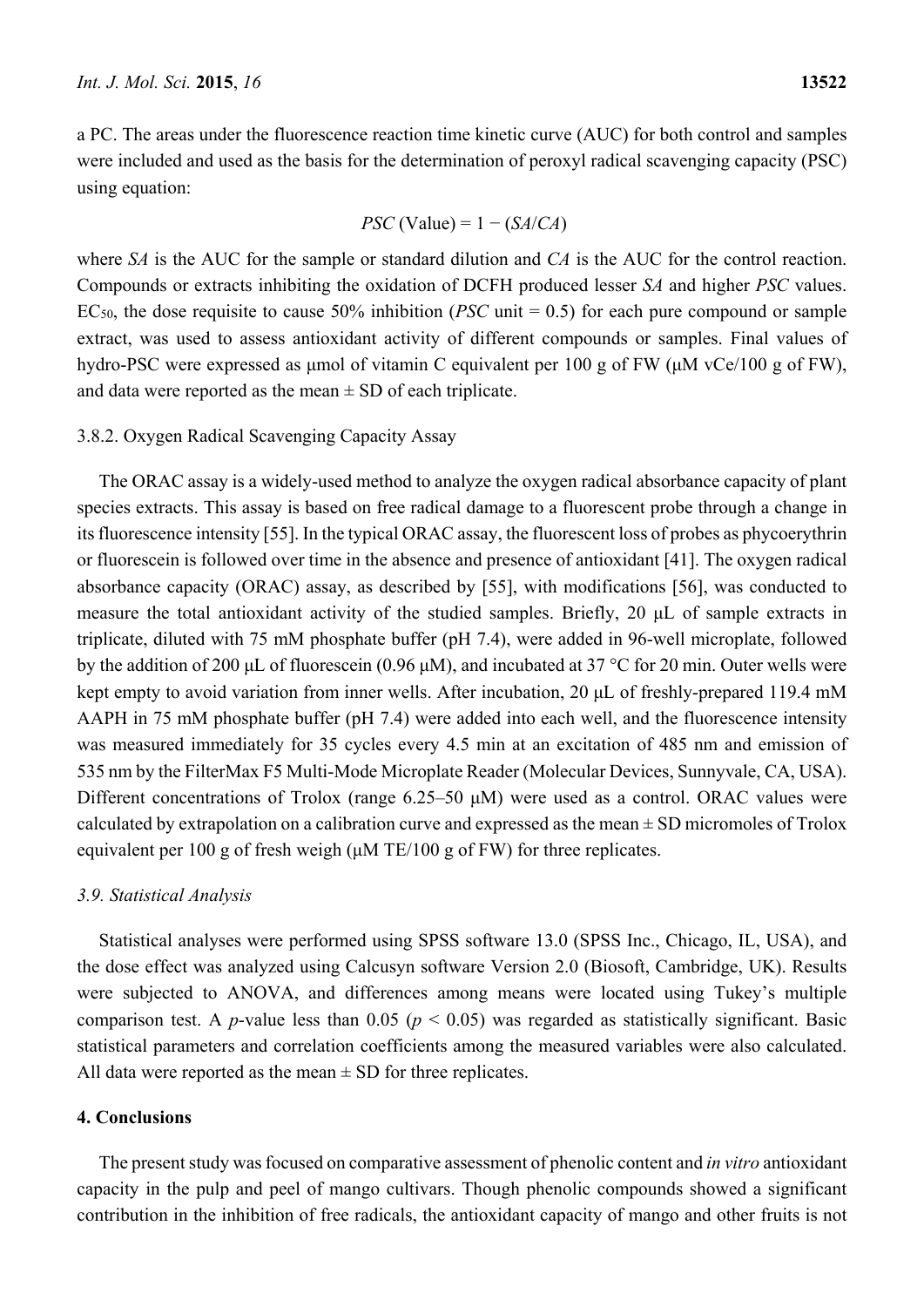only due to the content of phenolic acids. It may also be due to the presence of various bioactive compounds, such as carotenoids, vitamins and other polyphenolics phytochemicals present in the pulp and peel of mango, which were not identified in the present study. Our results showed that the Xiao Tainang and Aozhou cultivars contained maximum phenolic content and exhibited remarkable antioxidant capacity. Gallic acid and protocatechuic acid were predominant in the peel and pulp of the studied samples. Highly significant correlations (*r* = 0.997, 0.962, 0.922, *etc.*) were calculated between phenolic and antioxidant properties, particularly in the peel samples. The present study revealed that the antioxidant capacity of mango peel is due to the synergistic actions of phenolics and other bioactive compounds present in it. Therefore, it is suggest that mango peel may contribute to promoting human health as a functional food or a value-added ingredient. To our knowledge, this is the first report on the comparative assessment of phenolic compounds and antioxidant capacity determined by ORAC and hydro-PSC assays in the peel and pulp of mango cultivars in China, particularly in peel. However, additional studies are desirable to assess the bio-absorption, mechanism of action and associations between these compounds after consumption.

### **Acknowledgments**

The authors are grateful for the financial support from the China Postdoctoral Science Foundation (2015M572324), the Fundamental Research Funds for the Central Universities (2014 M0072), Science and Technology Planning Project of Guangdong Province (2013B090700008) and the Leading Talents Program in Guangdong Province (Rui Hai Liu).

### **Author Contributions**

Arshad Mehmood Abbasi and Xinbo Guo designed the experiments. Xiong Fu, Lin Zhou, Youngsheng Chen, Huaifeng Yan and Yong Zhu analyzed data, contributed reagents, materials and analytical tools. Rui Hai Liu supervised the project and provided intellectual, financial and technical support.

## **Conflicts of Interest**

The authors declare no conflict of interest.

## **References**

- 1. Joaquín-Cruz, E.; Dueñas, M., García-Cruz, L.; Salinas-Moreno, Y.; Santos-Buelga, C.; García-Salinas, C. Anthocyanin and phenolic characterization, chemical composition and antioxidant activity of chagalapoli (*Ardisiacompressa* K.) fruit: A tropical source of natural pigments. *Food Res. Int.* **2015**, *70*, 151–157.
- 2. Liu, M.; Li, X.Q.; Weber, C.; Lee, C.Y.; Brown, J.; Liu, R.H. Antioxidant and antiproliferative activities of raspberries. *J. Agric. Food Chem*. **2002**, *50*, 2926–2930.
- 3. Souza, V.; Pereira, P.; Queiroz, F.; Borges, S.; Carneiro, J. Determination of bioactive compounds, antioxidant activity and chemical composition of Cerrado Brazilian fruits. *Food Chem*. **2012**, *134*, 381–386.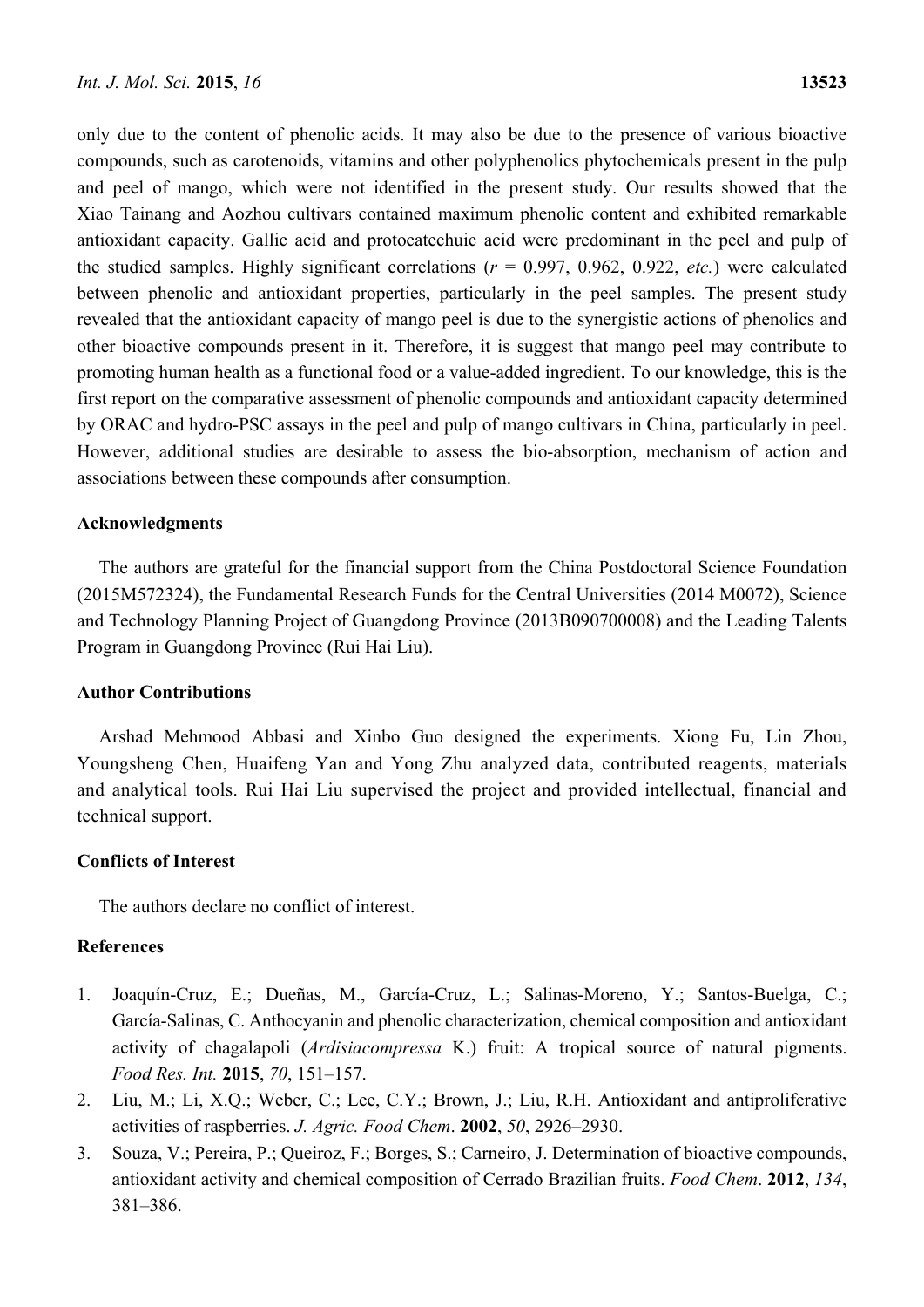- 4. Dina, A.; Nassima, C.; Meriem, B.; Karima, A.; Hakima, L.; Hania, B. Antioxidant capacity and phenol content of selected Algerian medicinal plants. *Food Chem.* **2009**, *112*, 303–309.
- 5. Fu, L.; Xu, B.T.; Xu, X.R.; Gan, R.Y.; Zhang, Y.; Xia, E.Q.; Li, H.B. Antioxidant capacities and total phenolic contents of 62 fruits. *Food Chem.* **2011**, *129*, 345–350.
- 6. Hervert-Hernández, D.; García, O.P.; Rosado, J.L.; Goñi, I. The contribution of fruits and vegetables to dietary intake of polyphenols and antioxidant capacity in a Mexican rural diet: Importance of fruit and vegetable variety. *Food. Res. Int.* **2011**, *44*, 1182–1189.
- 7. Podsedek, A. Natural antioxidants and antioxidant capacity of *Brassica* vegetables: A review. *LWT Food Sci. Technol.* **2007**, *40*, 1–11.
- 8. Rehman, M.M.; Khiyanagi, T.; Komiyana, T.; Sato, S.; Konishi, T. Effect of anthocyanins on psychologcal stress-induced oxidative stress and neuro-transmitter status. *J. Agric. Food Chem.*  **2008**, *56*, 7545–7550.
- 9. Liu, R.H. Health benefits of fruit and vegetables are from additive and synergistic combinations of phytochemicals. *Am. J. Clin. Nutr*. **2003**, *78*, 517S–520S.
- 10. Masibo, M.; He, Q. Major mango polyphenols and their potential significance to human health. *Compr. Rev. Food Sci. Food Saf.* **2008**, *7*, 309–319.
- 11. Noratto, G.D.; Bertoldi, M.C.; Krenek, K.; Talcott, S.T.; Stringheta, P.C.; Mertens-Talcott, S.U. Anticarcinogenic effects of polyphenolics from mango (*Mangifera indica*) varieties. *J. Agric. Food Chem.***2010**, *58*, 4104−4112.
- 12. Deng, G.F.; Lin, X.; Xu, X.R.; Gao, L.L.; Xie, J.F.; Li, H.B. Antioxidant capacities and total phenolic contents of 56 vegetables. *J. Funct. Foods* **2013**, *5*, 260–266.
- 13. Soobrattee, M.A.; Neergheen, V.S.; Luximon-Ramma, A.; Aruoma, O.I.; Bahorun, T. Phenolics as potential antioxidant therapeutic agents: Mechanism and actions. *Mutat. Res.* **2005**, *579*, 200–213.
- 14. Robles-Sánchez, R.M.; Rojas-Graü, M.A.; Odriozola-Serrano, I.; González-Aguilar, G.A.; Martín-Belloso, O. Effect of minimal processing on bioactive compounds and antioxidant activity of fresh-cut "Kent" mango (*Mangifera indica* L.). *Postharvest Biol. Technol.* **2008**, *51*, 384–390.
- 15. Palafox-Carlos, H.; Yahia, E.M.; González-Aguilar, G.A. Identification and quantification of major phenolic compounds from mango (*Mangifera indica*, cv. Ataulfo) fruit by HPLC-DADMS/MS-ESI and their individual contribution to the antioxidant activity during ripening. *Food Chem.* **2012**, *135*, 105–111.
- 16. De la Rosa, L.A.; Alvarez-Parrilla, E.; González-Aguilar, G.A. The contribution of fruits and vegetables consumption to human health. In *Fruit and Vegetable Phytochemicals*: *Chemistry, Nutritional and Stability*; Yahia, E.M., Ed.;Wiley-Blackwell: Ames, IA, USA, 2010; pp. 3−52.
- 17. Ji, B.C.; Hsu, W.H.; Yang, J.S.; Hsia, T.C.; Lu, C.C.; Chiang, J.H. Gallic acid induces apoptosis via caspase-3 and mitochondrion-dependent pathways *in vitro* and suppresses lung xenograft tumor growth *in vivo*. *J. Agric. Food Chem.* **2009**, *57*, 7596–7604.
- 18. Balasubashini, M.S.; Rukkumani, R.; Menon, V.P. Protective effects of ferulic acid on hyperlipidemic diabetic rats. *Acta Diabetol.* **2003**, *40*, 118–122.
- 19. Graf, E. Antioxidant potential of ferulic acid. *Free Radic. Biol. Med.* **1992**, *13*, 435–448.
- 20. Farah, A.; Monteiro, M.; Donangelo, C.M.; Lafay, S. Chlorogenic acids from green coffee extract are highly bioavailable in humans. *J. Nutr.* **2008**, *138*, 2309–2315.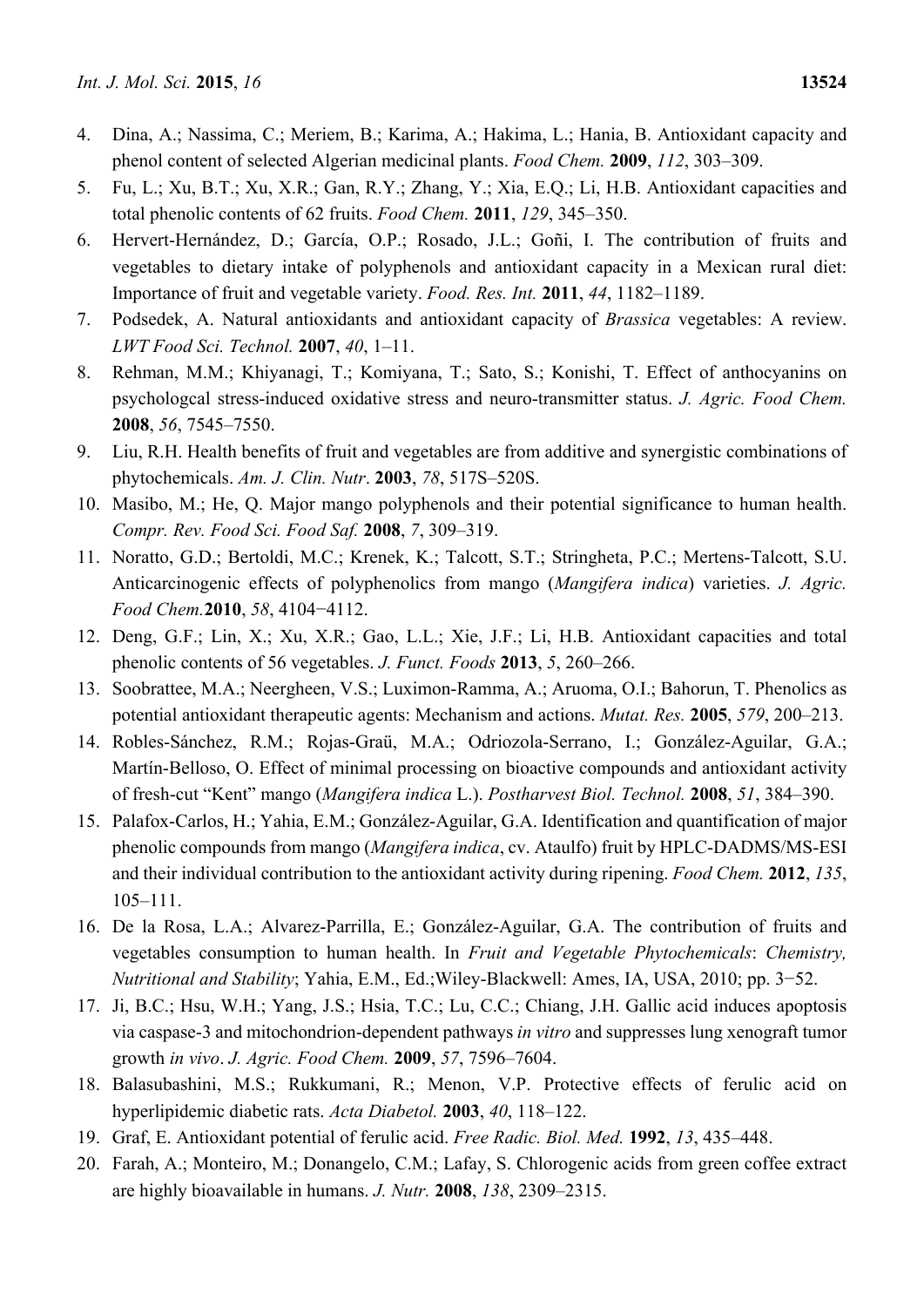- 21. Tseng, T.H.; Kao, T.W.; Chu, C. Y.; Chou, F.P.; Lin, W.L.; Wang, C.J. Induction of apoptosis by hibiscus protocatechuic acid in human leukemia cells via reduction of retinoblastoma (RB) phosphorylation and Bcl-2 expression. *Biochem. Pharmacol*. **2000**, *60*, 307–315.
- 22. Osman, H.F. Health aspects of caffeic acid and Berries juice in improvement of hypertension symptoms induced by deoxcorticosterone acetate on male rats*. Int. J. Med. Med. Sci.* **2014**, *47*, 1437–1443.
- 23. Gao, A.; Chen, Y.; Crane, J.H.; Zhu, M.; Huang, J.; Luo, H. Status and analysis on Mango production in China. *Adv. Biomed. Eng.* **2011**, *12*, 472–476.
- 24. Ramirez, J.E.; Zambrano, R.; Sepúlveda, B.; Simirgiotis, M.J. Antioxidant properties and hyphenated HPLC-PDA-MS profiling of chilean Pica mango fruits (*Mangifera indica* L. cv. piqueño). *Molecule* **2014**, *19*, 438–458.
- 25. Ma, X.; Wu, H.; Liu, L.; Yao, Q.; Wang, S.; Zhan, R.; Xing, S.; Zhou, Y. Polyphenolic compounds and antioxidant properties in mango fruits. *Sci. Hortic.* **2011**, *129*, 102–107.
- 26. Siddiq, M.; Sogi, D.S.; Dolan, K.D. Antioxidant properties, total phenolics, and quality of fresh-cut "Tommy Atkins" mangoes as affected by different pre-treatments. *LWT Food Sci. Technol.* **2013**, *53*, 156–162.
- 27. Sogi, D.S.; Siddiq, M.; Greiby, I.; Dolan, K.D. Total phenolics, antioxidant activity, and functional properties of "Tommy Atkins" mango peel and kernel as affected by drying methods. *Food Chem.*  **2013**, *141*, 2649–2655.
- 28. Ajila, C.M.; Bhat, S.G.; Prasada Rao, U.J.S. Valuable components of raw and ripe peels from two Indian mango varieties. *Food Chem*. **2007**, *102*, 1006–1011.
- 29. Luthria, D.L. Optimization of extraction of phenolic acids from a vegetable waste product using a pressurized liquid extractor. *J. Funct. Foods* **2012**, *4*, 842–850.
- 30. Wolfe, K.; Wu, X.; Liu, R.H. Antioxidant activity of apple peels. *J. Agric. Food Chem*. **2003**, *51*, 609–614.
- 31. Ajila, C.M.; Rao, P. Mango peel dietary fibre: Composition and associated bound phenolics. *J. Funct. Foods* **2013**, *5*, 444–450.
- 32. Ajila, C.M.; Naidu, K.A.; Bhat, S.G.; Prasada Rao, U.J.S. Bioactive compounds and antioxidant potential of mango peel extract. *Food Chem.* **2007**, *105*, 982−988.
- 33. Kim, H.; Moon, J.Y.; Kim, H.; Lee, D.; Cho, M.; Choi, H.; Kim, Y.S.; Mosaddik, A.; Cho, S.K. Antioxidant and antiproliferative activities of mango (*Mangiferaindica* L.) flesh and peel. *Food Chem.* **2010**, *121*, 429–436.
- 34. Almeida, M.B.; Sousa, P.H.; Arriaga, A.M.; Prado, G.M.; Magalhães, C.E.; Maia, G.A. Bioactive compounds and antioxidant activity of fresh exotic fruits from northeastern Brazil. *Food Res. Int.*  **2011**, *44*, 2155–2159.
- 35. Ueda, M.; Sasaki, K.S.; Utsunimiya, N.; Inaba, K.; Bayashi, Y.S. Variation of total polyphenol and polyphenol oxidase activity during maturation of mango fruit (*MangiferaIndica* L. Irwin) cultured in plastic green house. *Food Sci. Technol. Res.* **2000**, *6*, 299–305.
- 36. Shieber, A.; Ulrich, W.; Carle, R. Characterization of polyphenols in mango puree concentrate by HPLC with diode array and mass spectrometric detection. *Innov. Food Sci. Emerg. Technol*. **2000**, *1*, 161–166.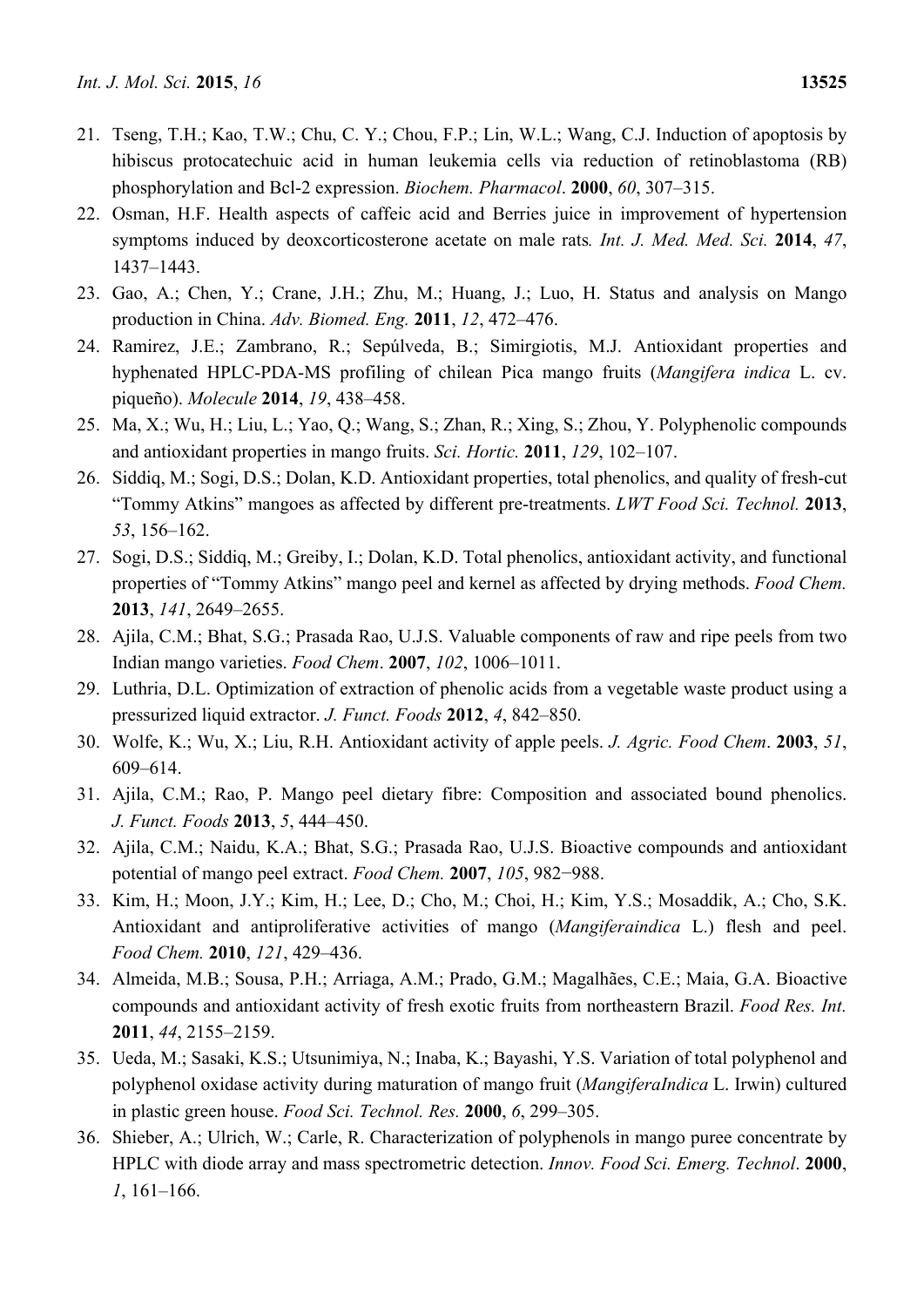- 37. Manthey, J.A.; Perkins-Veazie, P. Influences of harvest date and location on the levels of β-carotene, ascorbic acid, total phenols, the *in vitro* antioxidant capacity, and phenolic profiles of five commercial varieties of mango (*Mangifera indica* L.). *J. Agric. Food Chem.* **2009**, *57*, 10825–10830.
- 38. Huang, L.K.; Jiang, X.Y.; Huang, Q.T.; Xiao, Y.F.; Chen, Z.H; Zhang, X.Q.; Miao, J.M.; Yan, H.D. Genetic diversity and relationships in cultivars of *Loliummultiflorum* Lam. using sequence-related amplified polymorphism markers. *Genet. Mol. Res.* **2014**, *13*, 10142–10149.
- 39. Simirgiotis, M.J.; Theoduloz, C.; Caligari, P.D.S.; Schmeda-Hirschmann, G. Comparison of phenolic composition and antioxidant properties of two native Chilean and one domestic strawberry genotypes. *Food Chem.* **2009**, *113*, 377–385.
- 40. Robles-Sánchez, R.M.; Islas-Osuna, M.A.; Astiazarán-García, H.; Vázquez-Ortiz, F.A.; Martín-Belloso, O.; Gorinstein, S. Quality index, consumer acceptability, bioactive compounds, and antioxidant activity of fresh cut "Ataulfo" mangoes (*Mangiferaindica* L.) as affected by low temperature storage. *J. Food Sci.* **2009**, *74*, S126–S134.
- 41. He, X.; Liu, D.; Liu, R.H. Sodium borohydride/chloranil-based assay for quantifying total flavonoids. *J. Agric. Food Chem*. **2008**, *56*, 9337−9344.
- 42. Scalzo, J.; Politi, A.; Pellegrini, N.; Mezzetti, B.; Battino, M. Plant genotype affects total antioxidant capacity and phenolic contents in fruit. *Nutrition* **2005**, *21*, 207–213.
- 43. Meyers, K.; Watkins, C.; Pritts, M.; Liu, R.H. Antioxidant and antiproliferative activities of strawberries. *J. Agric. Food Chem*. **2003**, *51*, 6887–6892.
- 44. Roesler, R.; Malta, L.G.; Carrasco, L.C.; Pastore, G. Evaluation of antioxidant properties of the Brazilian Cerrado fruit *Annona crassiflora* (Araticum). *Food. Chem. Toxicol.* **2006**, *71*, 102–107.
- 45. Zhou, K.; Hao, J.; Griffey, C.; Chung, H.; O'Keefe, S.F.; Chen, J. Antioxidant properties of Fusarium head blight-resistant and -susceptible soft red winter wheat grains grown in Virginia. *J. Agric. Food Chem*. **2007**, *55*, 3729–3736.
- 46. Prior, R.L.; Cao, G.H.; Martin, A.; Sofic, E.; McEwen, J.; O'Brien, C. Antioxidant capacity as influenced by total phenolic and anthocyanin content, maturity, and variety of *Vaccinium* species. *J. Agric. Food Chem.* **1998**, *46*, 2686–2693.
- 47. Adom, K.K.; Liu, R.H. Rapid peroxyl radical scavenging capacity (PSC) assay for assessing both hydrophilic and lipophilic antioxidants*. J. Agric. Food Chem.* **2005**, *53*, 6572–6580.
- 48. Guo, X.B.; Li, T.; Tang, K.X.; Liu, R.H. Effect of germination on phytochemical profiles and antioxidant activity of mung bean sprouts (*Vignara diata*). *J. Agric. Food Chem.* **2012**, *60*, 11050–11055.
- 49. Singleton, V.L.; Orthofer, R.; Lamuela-Raventos, R.M. Analysis of total phenols and other oxidation substrates and antioxidants by means of Folin-Ciocalteu reagent. *Methods Enzymol.* **1999**, *299*, 152–178.
- 50. Song, W.; Derito, C.M.; Liu, M.K.; He, X.J.; Dong, M.; Liu, R.H. Cellular antioxidant activity of common vegetables. *J. Agric. Food Chem.* **2010**, *58*, 6621–6629.
- 51. Rufino, M.; Fernandes, F.; Alves, R.; Brito, E. Free radical-scavenging behavior of some north-east Brazilian fruits in a DPPH system. *Food Chem.* **2009**, *114*, 693–695.
- 52. Torunn, S.; Siv, F.R.; Kare, A.L. Total antioxidant activity in 35 Ugandan fruits and vegetables. *Food Chem.* **2009**, *113*, 85–91.